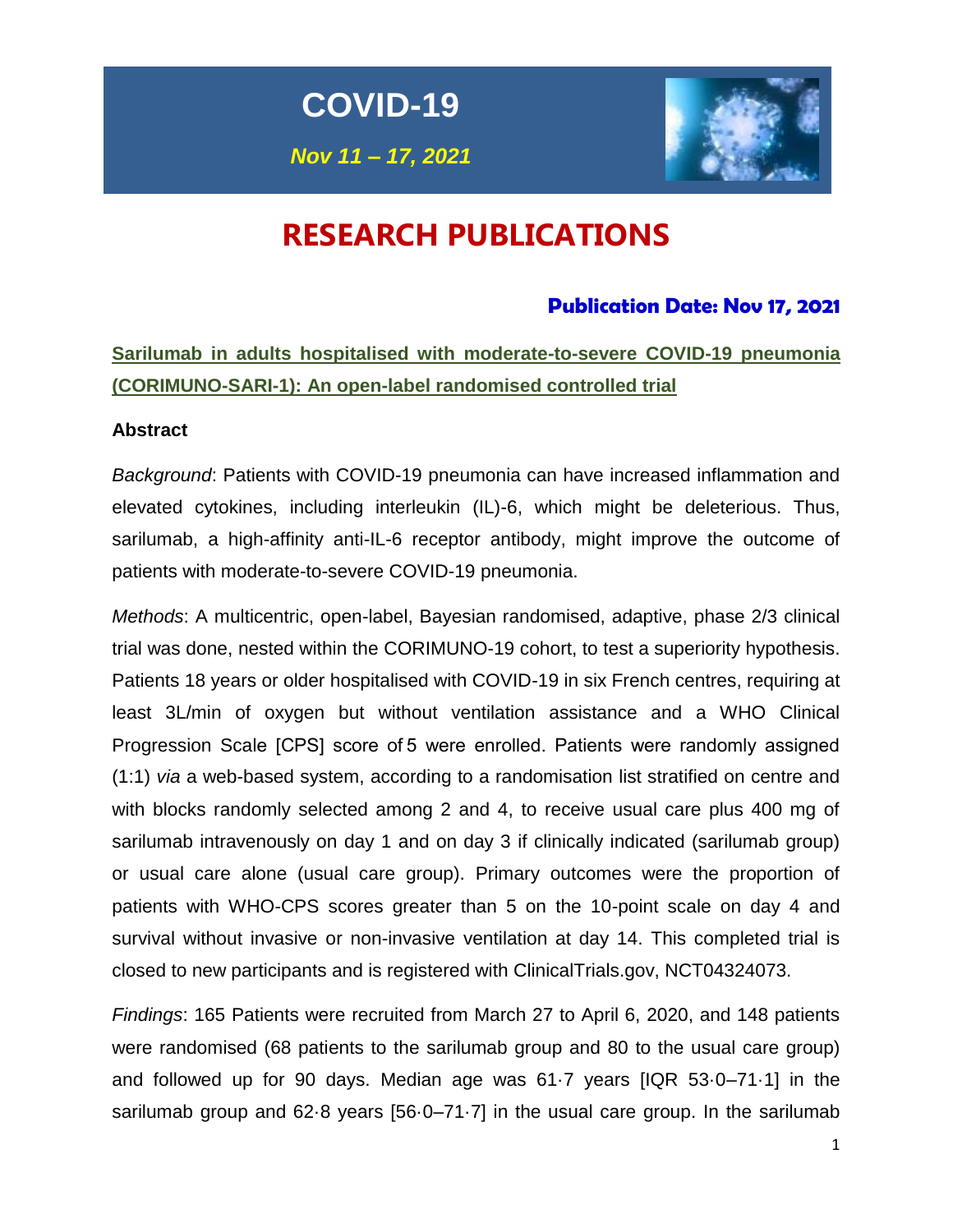group 49 (72%) of 68 were men and in the usual care group 59 (78%) of 76 were men. Four patients in the usual care group withdrew consent and were not analysed. 18 (26%) of 68 patients in the sarilumab group had a WHO-CPS score greater than 5 at day 4 versus 20 (26%) of 76 in the usual care group (median posterior absolute risk difference 0·2%; 90% credible interval [CrI] −11·7 to 12·2), with a posterior probability of absolute risk difference greater than 0 of 48·9%. At day 14, 25 (37%) patients in the sarilumab and 26 (34%) patients in the usual care group needed ventilation or died, (median posterior hazard ratio [HR] 1·10; 90% CrI 0·69–1·74) with a posterior probability HR greater than 1 of 37·4%. Serious adverse events occurred in 27 (40%) patients in the sarilumab group and 28 (37%) patients in the usual care group ( $p=0.73$ ).

*Interpretation*: Sarilumab treatment did not improve early outcomes in patients with moderate-to-severe COVID-19 pneumonia. Further studies are warranted to evaluate the effect of sarilumab on long-term survival.

### **Reference**

https://www.thelancet.com/journals/lanrhe/article/PIIS2665-9913(21)00315-5/fulltext

**Safety, immunogenicity, and efficacy of a COVID-19 vaccine (NVX-CoV2373) coadministered with seasonal influenza vaccines: An exploratory substudy of a randomised, observer-blinded, placebo-controlled, phase 3 trial**

### **Abstract**

*Background*: The safety and immunogenicity profile of COVID-19 vaccines when administered concomitantly with seasonal influenza vaccines have not yet been reported. It was therefore aimed to report the results of a substudy within a phase 3 UK trial, by evaluating the safety, immunogenicity, and efficacy of NVX-CoV2373 when coadministered with licensed seasonal influenza vaccines.

*Methods*: A planned exploratory substudy was done as part of the randomised, observer-blinded, placebo-controlled, phase 3 trial of the safety and efficacy of the COVID-19 vaccine (NVX-CoV2373) by co-administrating the influenza vaccine at four study hospitals in the UK. Approximately, the first 400 participants meeting the main study entry criteria—with no contraindications to influenza vaccination—were invited to join the substudy. Participants of the main study were randomly assigned (1:1) to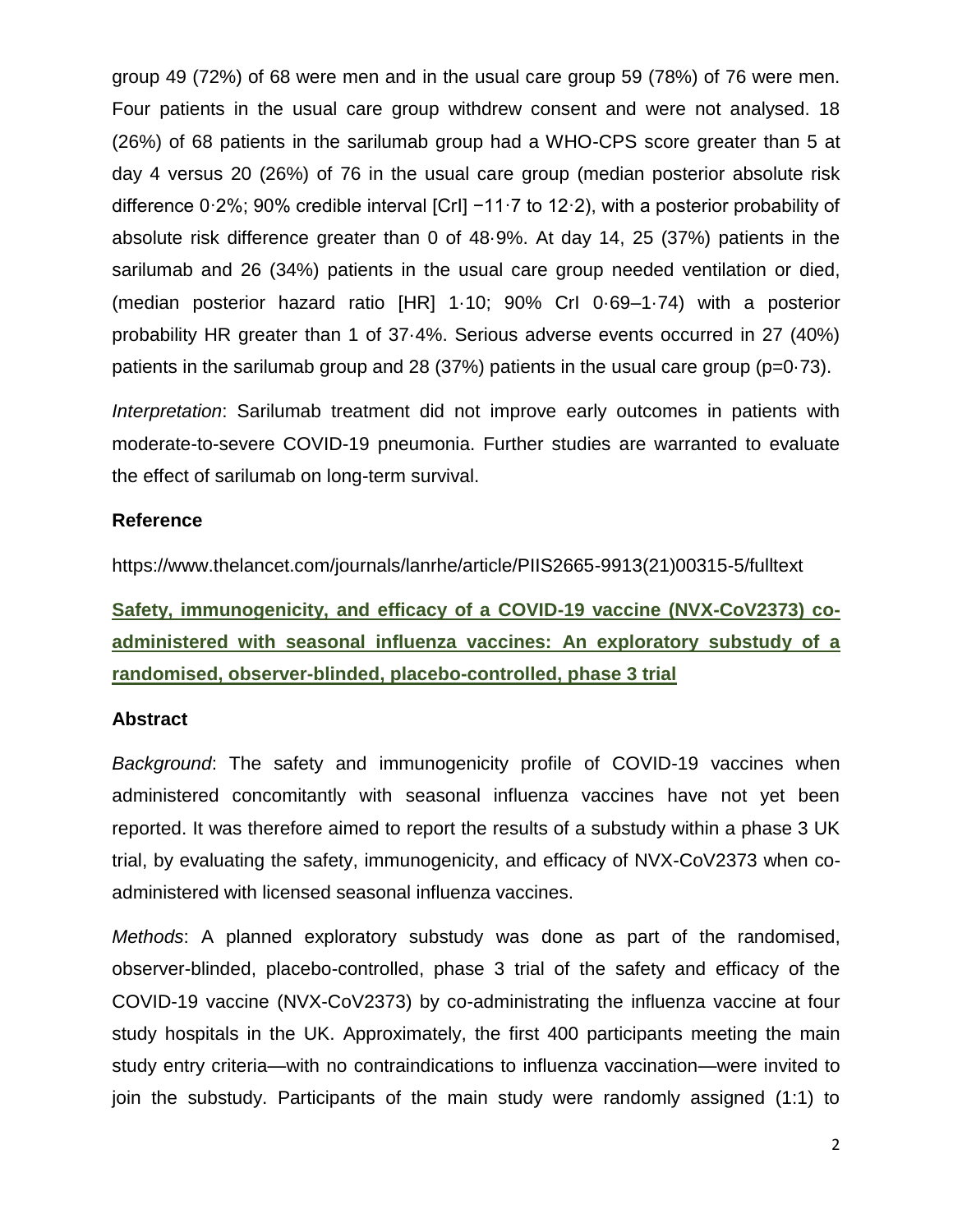receive two intramuscular injections of either NVX-CoV2373 (5 μg) or placebo (normal saline) 21 days apart; participants enrolled into the substudy were co-vaccinated with a single (0·5 mL) intramuscular, age-appropriate (quadrivalent influenza cell-based vaccine [Flucelvax Quadrivalent; Seqirus UK, Maidenhead] for those aged 18–64 years and adjuvanted trivalent influenza vaccine [Fluad; Seqirus UK, Maidenhead] for those ≥65 years), licensed, influenza vaccine on the opposite deltoid to that of the first study vaccine dose or placebo. The influenza vaccine was administered in an open-label manner and at the same time as the first study injection. Reactogenicity was evaluated via an electronic diary for 7 days after vaccination in addition to monitoring for unsolicited adverse events, medically attended adverse events, and serious adverse events. Immunogenicity was assessed with influenza haemagglutination inhibition and SARS-CoV-2 anti-spike protein IgG assays. Vaccine efficacy against PCR-confirmed, symptomatic COVID-19 was assessed in participants who were seronegative at baseline, received both doses of study vaccine or placebo, had no major protocol deviations affecting the primary endpoint, and had no confirmed cases of symptomatic COVID-19 from the first dose until 6 days after the second dose (per-protocol efficacy population). Immunogenicity was assessed in participants who received scheduled two doses of study vaccine, had a baseline sample and at least one post-vaccination sample, and had no major protocol violations before unmasking (per-protocol immunogenicity population). Reactogenicity was analysed in all participants who received at least one dose of NVX-CoV2373 or placebo and had data collected for reactogenicity events. Safety was analysed in all participants who received at least one dose of NVX-CoV2373 or placebo. Comparisons were made between participants of the substudy and the main study (who were not co-vaccinated for influenza). This study is registered with ClinicalTrials.gov, number NCT04583995.

*Findings*: Between Sept 28, 2020, and Nov 28, 2020, a total of 15 187 participants were randomised into the main phase 3 trial, of whom 15 139 received treatment (7569 received dose one of NVX-CoV2373 and 7570 received dose one of placebo). 431 participants were co-vaccinated with a seasonal influenza vaccine in the substudy (217 received NVX-CoV2373 plus the influenza vaccine and 214 received placebo plus the influenza vaccine). In general, the substudy participants were younger, more racially diverse, and had fewer comorbid conditions than those in the main study. Reactogenicity events were more common in the co-administration group than in the

3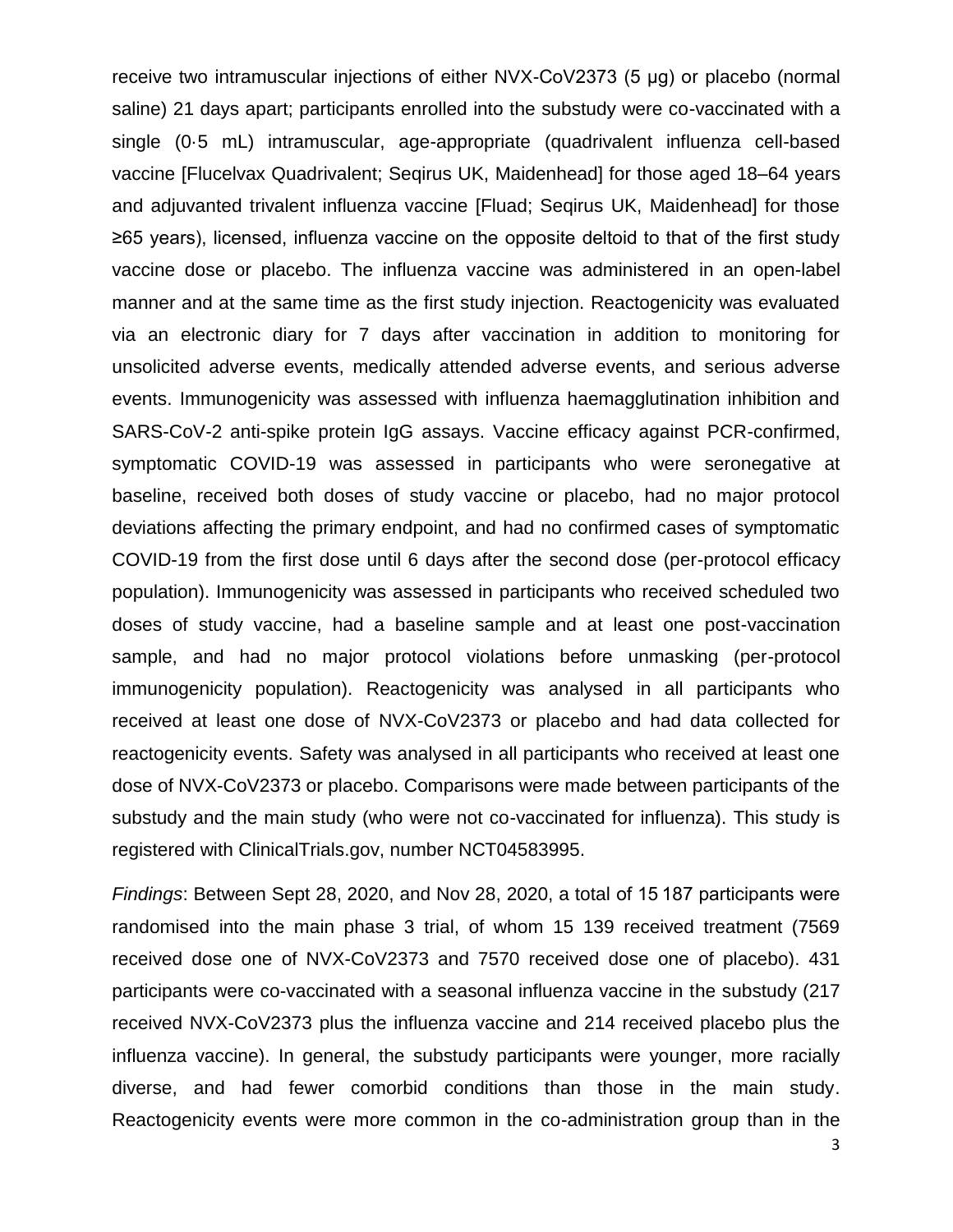NVX-CoV2373 alone group: tenderness (113 [64·9%] of 174 vs 592 [53·3%] of 1111) or pain (69 [39·7%] vs 325 [29·3%]) at injection site, fatigue (48 [27·7%] vs 215 [19·4%]), and muscle pain (49 [28·3%] vs 237 [21·4%]). Incidences of unsolicited adverse events, treatment-related medically attended adverse events, and serious adverse events were low and balanced between the co-administration group and the NVX-CoV2373 alone group. No episodes of anaphylaxis or deaths were reported within the substudy. Coadministration resulted in no change to influenza vaccine immune response although a reduction in antibody responses to the NVX-CoV2373 vaccine was noted. NVX-CoV2373 vaccine efficacy in the substudy (ie, participants aged 18 to <65 years) was 87·5% (95% CI −0·2 to 98·4) and in the main study was 89·8% (95% CI 79·7–95·5).

*Interpretation*: To our knowledge, this substudy is the first to show the safety, immunogenicity, and efficacy profile of a COVID-19 vaccine when co-administered with seasonal influenza vaccines. Our results suggest concomitant vaccination might be a viable immunisation strategy.

### **Reference**

https://www.thelancet.com/journals/lanres/article/PIIS2213-2600(21)00409-4/fulltext

### **DEspRhigh neutrophils are associated with critical illness in COVID-19**

#### **Abstract**

SARS-CoV-2 infection results in a spectrum of outcomes from no symptoms to widely varying degrees of illness to death. A better understanding of the immune response to SARS-CoV-2 infection and subsequent, often excessive, inflammation may inform treatment decisions and reveal opportunities for therapy. Immune cell subpopulations and their associations with clinical parameters were studied in a cohort of 26 patients with COVID-19. Following informed consent, blood samples were collected from hospitalized patients with COVID-19 within 72 h of admission. Flow cytometry was used to analyze white blood cell subpopulations. Plasma levels of cytokines and chemokines were measured using ELISA. Neutrophils undergoing neutrophil extracellular traps (NET) formation were evaluated in blood smears. The immunophenotype of patients with COVID-19 was examined in comparison to that of SARS-CoV-2 negative controls. A novel subset of pro-inflammatory neutrophils expressing a high level of dual endothelin-1 and VEGF signal peptide-activated receptor (DEspR) at the cell surface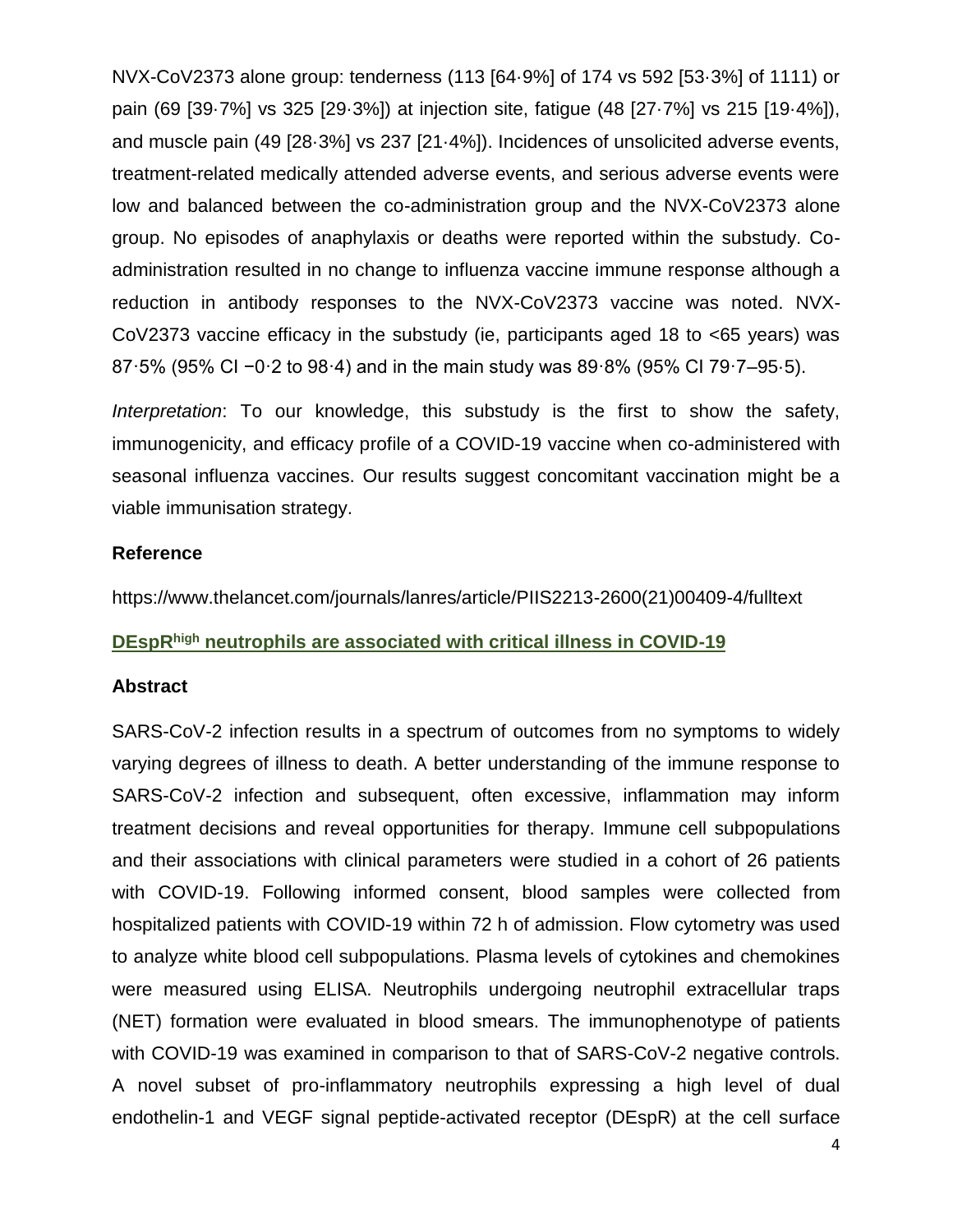was found to be associated with elevated circulating CCL23, increased NETosis, and critical-severity COVID-19 illness. The potential to target this subpopulation of neutrophils to reduce secondary tissue damage caused by SARS-CoV-2 infection warrants further investigation.

### **Reference**

https://www.nature.com/articles/s41598-021-01943-7

## **Metaviromic identification of discriminative genomic features in SARS-CoV-2 using machine learning**

### **Abstract**

The COVID-19 pandemic caused by SARS-CoV-2 has become a major threat across the globe. Here, machine learning approaches were developed to identify key pathogenic regions in coronavirus genomes. 7,562,625 Models were trained and evaluated on 3,665 genomes including SARS-CoV-2, MERS-CoV, SARS-CoV and other coronaviruses of human and animal origins to return quantitative and biologically interpretable signatures at nucleotide and amino acid resolutions. Hotspots were identified across the SARS-CoV-2 genome including previously unappreciated features in spike, RdRp and other proteins. Finally, pathogenicity genomic profiles were integrated with B cell and T cell epitope predictions for enrichment of sequence targets to help guide vaccine development. These results provide a systematic map of predicted pathogenicity in SARS-CoV-2 that incorporates sequence, structural and immunological features, providing an unbiased collection of genetic elements for functional studies. This metavirome-based framework can also be applied for rapid characterization of new coronavirus strains or emerging pathogenic viruses.

#### **Reference**

https://www.cell.com/patterns/fulltext/S2666-3899(21)00281-6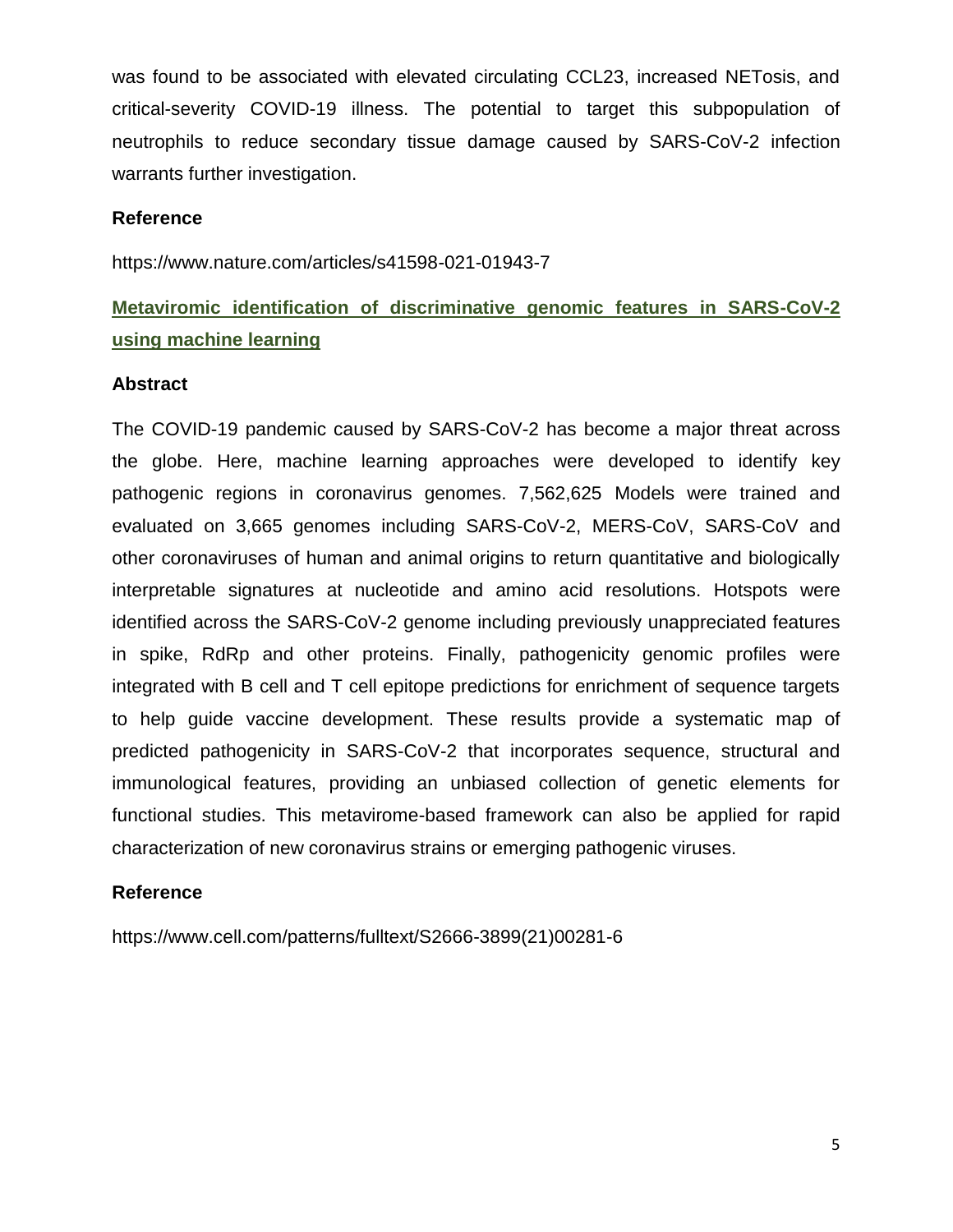## **Reduced antibody activity against SARS-CoV-2 B.1.617.2 Delta virus in serum of mRNA-vaccinated patients receiving Tumor Necrosis Factor-***α* **inhibitors**

### **Abstract**

*Background:* Although vaccines effectively prevent COVID-19 in healthy individuals, they appear less immunogenic in individuals with chronic inflammatory diseases (CID) or receiving chronic immunosuppression therapy.

*Methods*: Here, a cohort of 77 CID patients were assessed and treated as monotherapy with chronic immunosuppressive drugs for antibody responses in serum against historical and variant SARS-CoV-2 viruses after immunization with the BNT162b2 mRNA vaccine.

*Findings*: Longitudinal analysis showed the greatest reductions in neutralizing antibodies and Fc effector functions capacity in individuals treated with TNF-α inhibitors (TNFi), and this pattern appeared worse against B.1.617.2 Delta virus. Within five months of vaccination, serum neutralizing titers of all TNFi-treated patients tested fell below the presumed threshold correlate for antibody-mediated protection. However, TNFi-treated patients receiving a third mRNA vaccine dose boosted their serum neutralizing antibody titers by more than 16-fold.

*Conclusions*: Thus, vaccine boosting or administration of long-acting prophylaxis (e.g., monoclonal antibodies) likely will be required to prevent SARS-CoV-2 infection in this susceptible population.

### **Reference**

https://www.cell.com/med/fulltext/S2666-6340(21)00378-0

## **Immune system cells from COVID-19 patients display compromised mitochondrial-nuclear expression co-regulation and rewiring toward glycolysis**

### **Abstract**

Mitochondria are pivotal for bioenergetics, as well as in cellular response to viral infections. Nevertheless, their role in COVID-19 was largely overlooked. Here, available bulk RNA-seq datasets were analyzed from COVID-19 patients and corresponding healthy controls (three blood datasets,  $N = 48$  healthy, 119 patients; two respiratory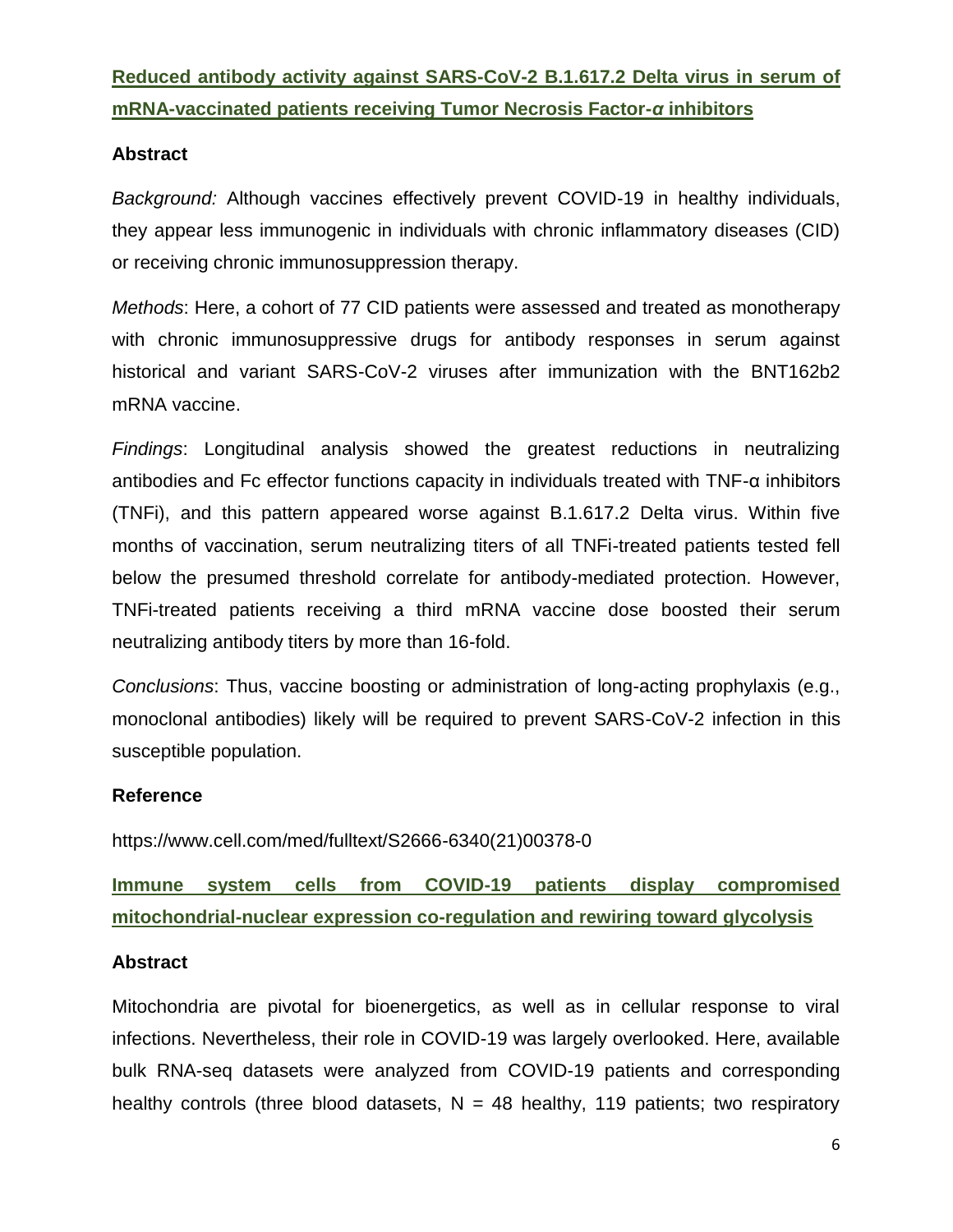tract datasets,  $N = 157$  healthy, 524 patients). It was found that significantly reduced mtDNA gene expression in blood, but not in respiratory tract samples from patients. Next, analysis of eight single-cells RNA-seq datasets from peripheral blood mononuclear cells, nasopharyngeal samples, and Bronchoalveolar lavage fluid ( $N =$ 1,192,243 cells), revealed significantly reduced mtDNA gene expression especially in immune system cells from patients. This is associated with elevated expression of nuclear DNA-encoded OXPHOS subunits, suggesting compromised mitochondrialnuclear co-regulation. This, together with elevated expression of ROS-response genes and glycolysis enzymes in patients, suggest rewiring toward glycolysis, thus generating beneficial conditions for SARS-CoV-2 replication. The findings underline the centrality of mitochondrial dysfunction in COVID-19.

### **Reference**

https://www.cell.com/iscience/fulltext/S2589-0042(21)01442-5

### **Fluvastatin mitigates SARS-CoV-2 infection in human lung cells**

#### **Abstract**

Clinical data of patients suffering from COVID-19 indicates that statin therapy, used to treat hypercholesterolemia, is associated with a better disease outcome. Whether statins directly affect virus replication or influence the clinical outcome through modulation of immune responses is unknown. It was therefore investigated that the effect of statins on SARS-CoV-2 infection in human lung cells and found that only fluvastatin inhibited low and high pathogenic coronaviruses *in vitro* and *ex vivo* in a dose-dependent manner. Quantitative proteomics revealed that fluvastatin and other tested statins modulated the cholesterol synthesis pathway without altering innate antiviral immune responses in infected lung epithelial cells. However, fluvastatin treatment specifically downregulated proteins that modulate protein translation and viral replication. Collectively, these results support the notion that statin therapy poses no additional risk to individuals exposed to SARS-CoV-2 and that fluvastatin has a moderate beneficial effect on SARS-CoV-2 infection of human lung cells.

#### **Reference**

https://www.cell.com/iscience/fulltext/S2589-0042(21)01440-1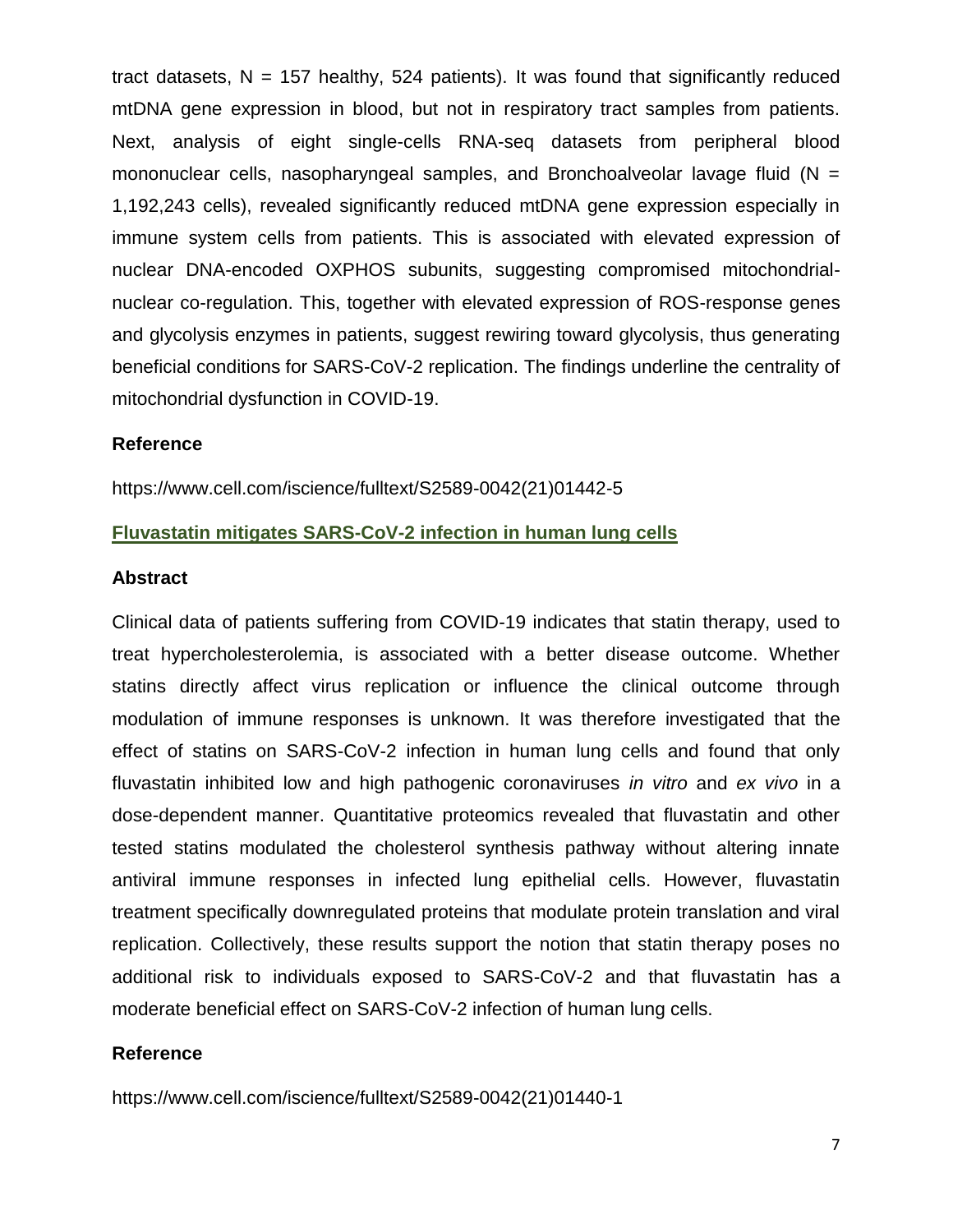**Non-propagative human parainfluenza virus type 2 nasal vaccine robustly protects the upper and lower airways against SARS-CoV-2**

### **Abstract**

An intranasal vaccine was developed against severe acute respiratory syndrome coronavirus 2 (SARS-CoV-2) using the replication-incompetent human parainfluenza virus type 2 (hPIV2) vector BC-PIV, which can deliver ectopic gene as stable RNA and ectopic protein on the envelope. BC-PIV expressing the full-length prefusion-stabilized spike gene (K986P/V987P) of SARS-CoV-2, S-2PM, possessed a corona-like viral envelope. Intranasal vaccination of mice with BC-PIV/S-2PM induced high levels of neutralizing immunoglobulin G (IgG) and mucosal IgA antibodies against the spike protein. Although BC-PIV showed hemagglutinating activity, BC-PIV/S-2PM lacked such activity, in accordance with the presence of the massive spike protein on the viral surface. Furthermore, single-dose intranasal vaccination of hamsters with BC-PIV/S-2PM completely protected the lungs from SARS-CoV-2 at 11-week post-immunization, and boost vaccination two weeks before the challenge conferred virtually complete protection of the nasal turbinates against SARS-CoV-2. Thus, this chimeric hPIV2/spike intranasal vaccine is a promising vaccine candidate for SARS-CoV-2 to curtail virus transmission.

#### **Reference**

https://www.cell.com/iscience/fulltext/S2589-0042(21)01350-X

### **Publication Date: Nov 16, 2021**

#### **Organ-specific genome diversity of replication-competent SARS-CoV-2**

#### **Abstract**

Severe acute respiratory syndrome coronavirus 2 (SARS-CoV-2) infection is not always confined to the respiratory system, as it impacts people on a broad clinical spectrum from asymptomatic to severe systemic manifestations resulting in death. Further, accumulation of intra-host single nucleotide variants during prolonged SARS-CoV-2 infection may lead to emergence of variants of concern (VOCs). Still, information on virus infectivity and intra-host evolution across organs is sparse. A detailed virological analysis of thirteen postmortem coronavirus disease 2019 (COVID-19) cases was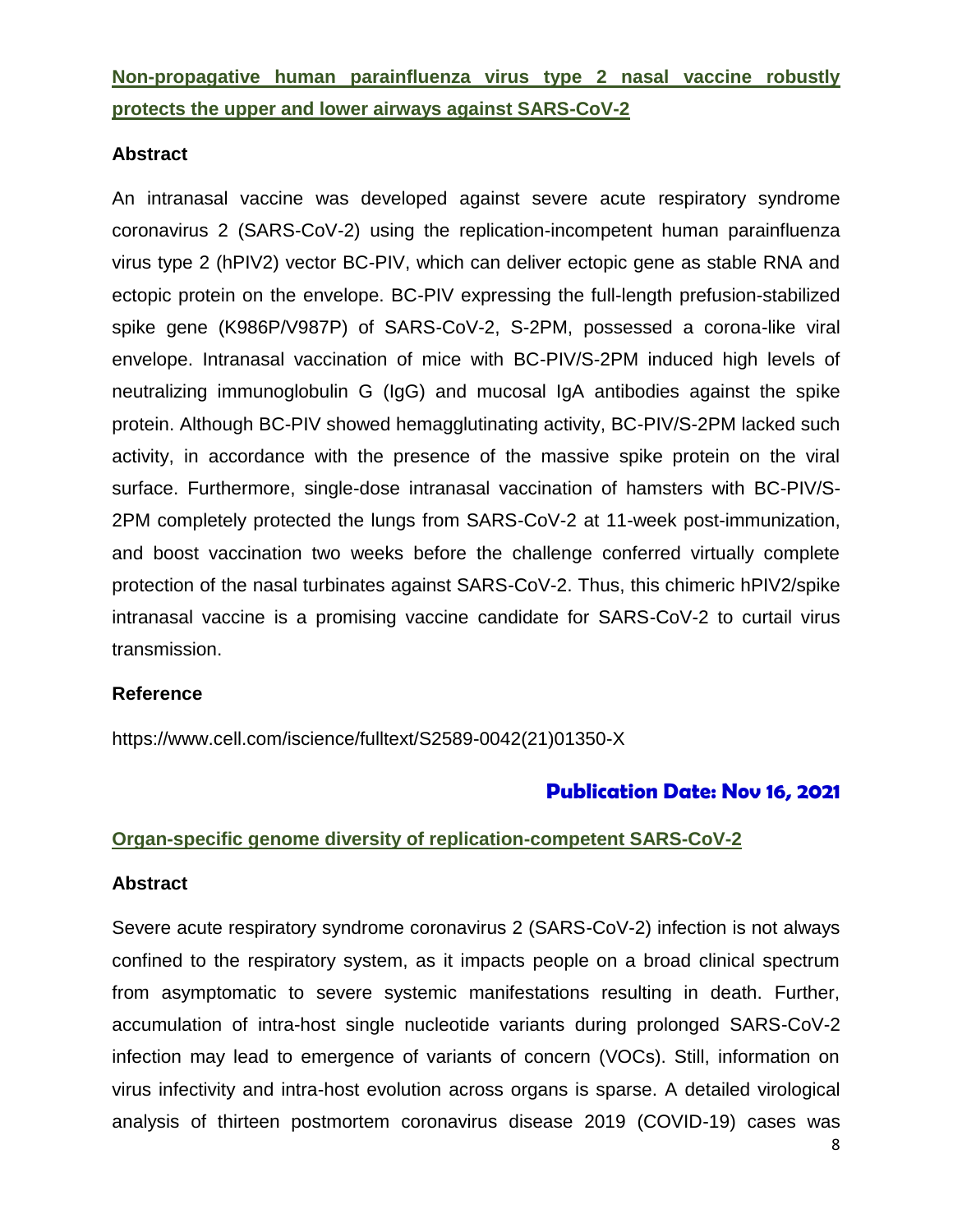reported that provides proof of viremia and presence of replication-competent SARS-CoV-2 in extrapulmonary organs of immunocompromised patients, including heart, kidney, liver, and spleen (NCT04366882). In parallel, organ-specific SARS-CoV-2 genome diversity and mutations of concern N501Y, T1027I, and Y453F were identified, while the patient had died long before reported emergence of VOCs. These mutations appear in multiple organs and replicate in Vero E6 cells, highlighting their infectivity. Finally, we show two stages of fatal disease evolution based on disease duration and viral loads in lungs and plasma. The results provide insights about the pathogenesis and intra-host evolution of SARS-CoV-2 and show that COVID-19 treatment and hygiene measures need to be tailored to specific needs of immunocompromised patients, even when respiratory symptoms cease.

#### **Reference**

https://www.nature.com/articles/s41467-021-26884-7

#### **SARS-CoV-2 infection and replication in human gastric organoids**

#### **Abstract**

COVID-19 typically manifests as a respiratory illness, but several clinical reports have described gastrointestinal symptoms. This is particularly true in children in whom gastrointestinal symptoms are frequent and viral shedding outlasts viral clearance from the respiratory system. These observations raise the question of whether the virus can replicate within the stomach. Here gastric organoids were generated from fetal, pediatric, and adult biopsies as in vitro models of SARS-CoV-2 infection. To facilitate infection, we induce reverse polarity in the gastric organoids. It was found that the pediatric and late fetal gastric organoids are susceptible to infection with SARS-CoV-2, while viral replication is significantly lower in undifferentiated organoids of early fetal and adult origin. It was demonstrated that adult gastric organoids are more susceptible to infection following differentiation. Transcriptomic analysis was performed to reveal a moderate innate antiviral response and a lack of differentially expressed genes belonging to the interferon family. Collectively, it was shown that the virus can efficiently infect the gastric epithelium, suggesting that the stomach might have an active role in fecal-oral SARS-CoV-2 transmission.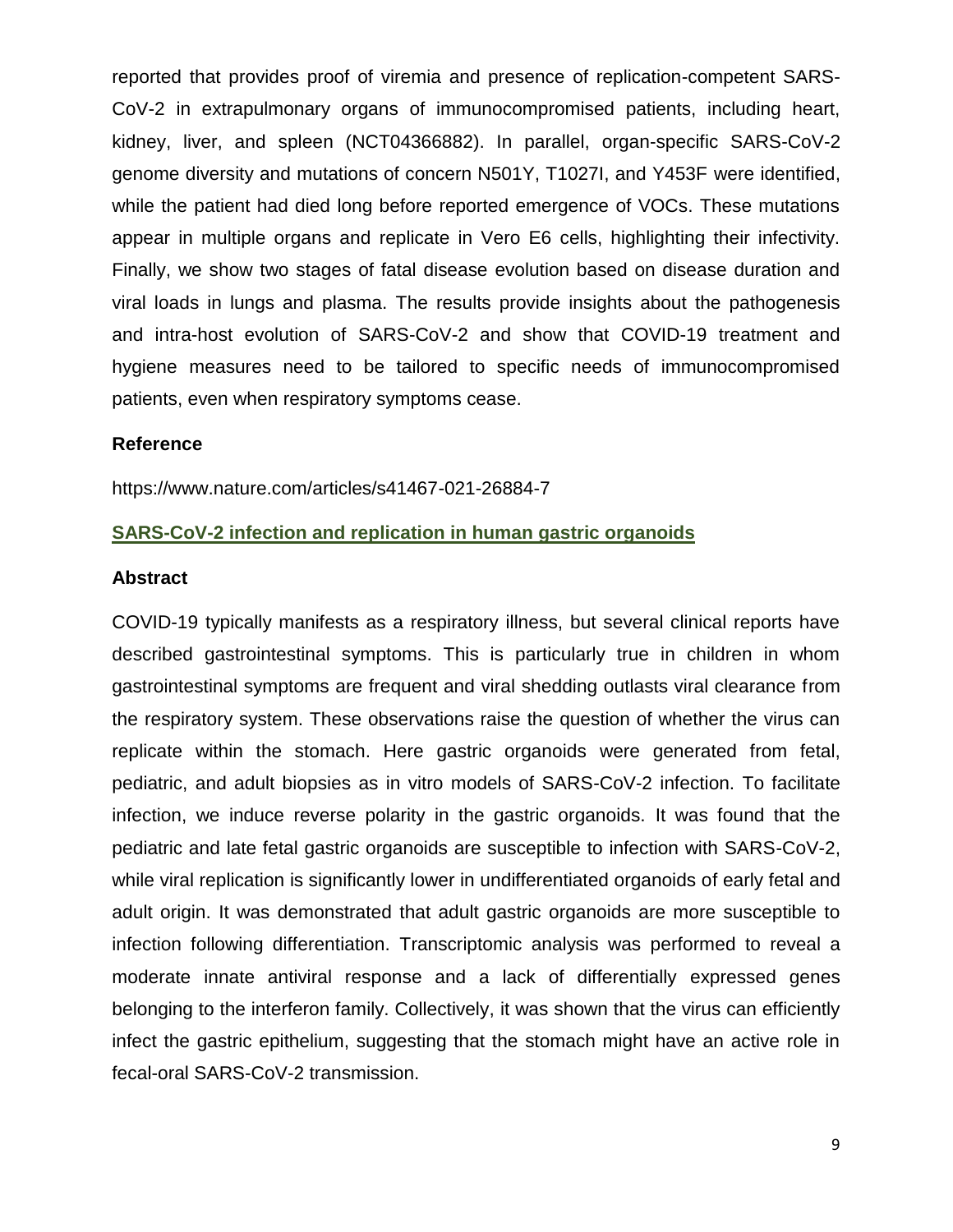### **Reference**

https://www.nature.com/articles/s41467-021-26762-2

## **An aluminum hydroxide: CpG adjuvant enhances protection elicited by a SARS-CoV-2 receptor-binding domain vaccine in aged mice**

### **Abstract**

Global deployment of vaccines that can provide protection across several age groups is still urgently needed to end the COVID-19 pandemic, especially in low- and middleincome countries. Although vaccines against SARS-CoV-2 based on mRNA and adenoviral-vector technologies have been rapidly developed, additional practical and scalable SARS-CoV-2 vaccines are required to meet global demand. Protein subunit vaccines formulated with appropriate adjuvants represent an approach to address this urgent need. The receptor-binding domain (RBD) is a key target of SARS-CoV-2 neutralizing antibodies but is poorly immunogenic. It was therefore compared that the pattern recognition receptor (PRR) agonists alone or formulated with aluminum hydroxide (AH) and benchmarked them against AS01B and AS03-like emulsion-based adjuvants for their potential to enhance RBD immunogenicity in young and aged mice. We found that an AH and CpG adjuvant formulation (AH:CpG) produced an 80-fold increase in anti-RBD neutralizing antibody titers in both age groups relative to AH alone and protected aged mice from the SARS-CoV-2 challenge. The AH:CpG-adjuvanted RBD vaccine elicited neutralizing antibodies against both wild-type SARS-CoV-2 and the B.1.351 (beta) variant at serum concentrations comparable to those induced by the licensed Pfizer-BioNTech BNT162b2 mRNA vaccine. AH:CpG induced similar cytokine and chemokine gene enrichment patterns in the draining lymph nodes of both young adult and aged mice and enhanced cytokine and chemokine production in human mononuclear cells of younger and older adults. These data support further development of AH:CpG-adjuvanted RBD as an affordable vaccine that may be effective across multiple age groups.

### **Reference**

https://www.science.org/doi/10.1126/scitranslmed.abj5305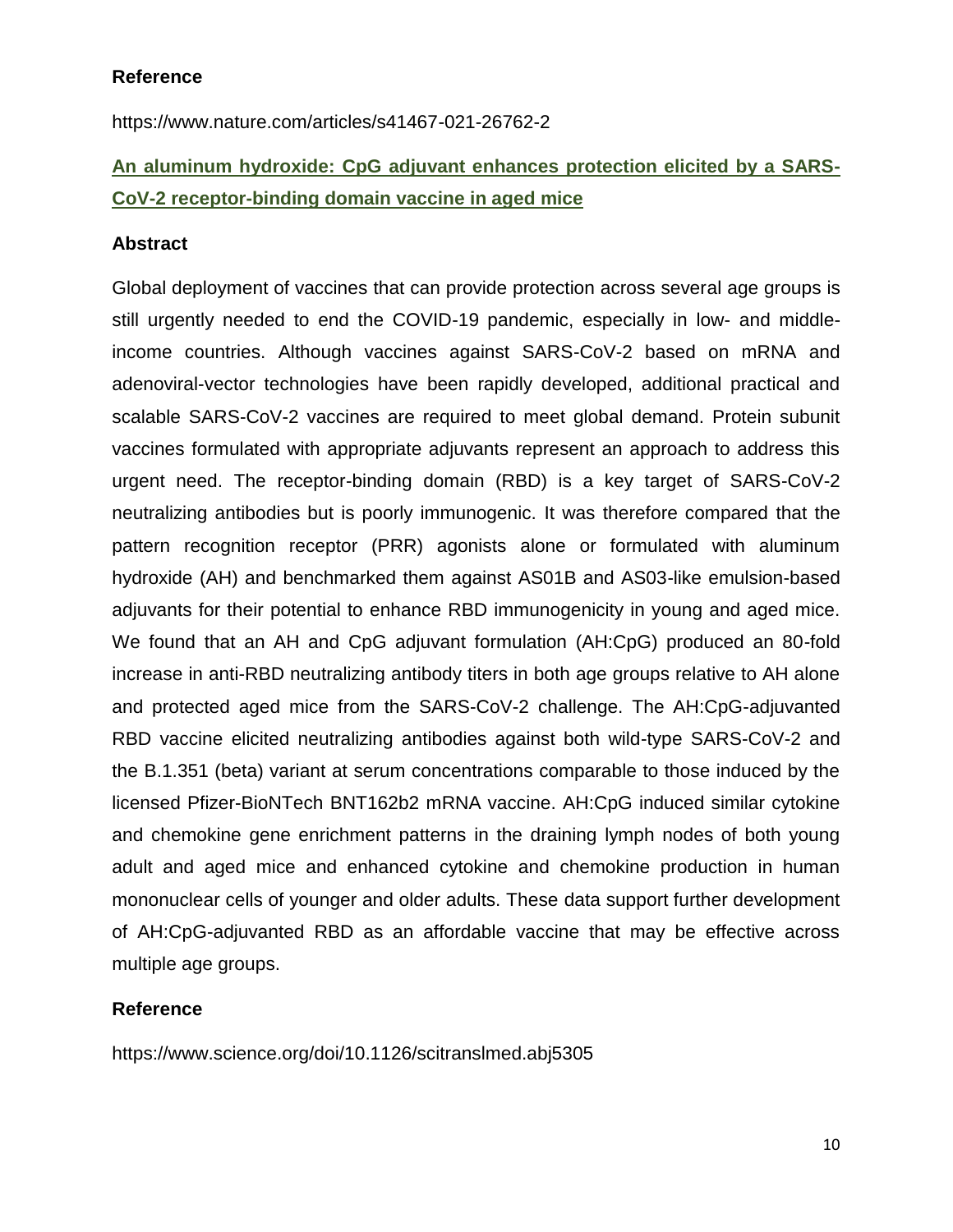## **Neutralising antibody titres as predictors of protection against SARS-CoV-2 variants and the impact of boosting: A meta-analysis**

### **Abstract**

*Background*: Several SARS-CoV-2 variants of concern have been identified that partly escape serum neutralisation elicited by current vaccines. Studies have also shown that vaccines demonstrate reduced protection against symptomatic infection with SARS-CoV-2 variants. It was explored whether in-vitro neutralisation titres remain predictive of vaccine protection from infection with SARS-CoV-2 variants.

*Methods*: In this meta-analysis, published data was analysed from 24 identified studies on in-vitro neutralisation and clinical protection to understand the loss of neutralisation to existing SARS-CoV-2 variants of concern. The results of this analysis were integrated into our existing statistical model relating *in-vitro* neutralisation to protection (parameterised on data from ancestral virus infection) to estimate vaccine efficacy against SARS-CoV-2 variants. Data was also analyzed on boosting of vaccine responses and use the model to predict the impact of booster vaccination on protection against SARS-CoV-2 variants.

*Findings*: The neutralizing activity against the ancestral SARS-CoV-2 was highly predictive of neutralisation of variants of concern. Decreases in neutralisation titre to the alpha (1·6-fold), beta (8·8-fold), gamma (3·5-fold), and delta (3·9-fold) variants (compared to the ancestral virus) were not significantly different between different vaccines. Neutralisation remained strongly correlated with protection from symptomatic infection with SARS-CoV-2 variants of concern (rS=0·81, p=0·0005) and the existing model remained predictive of vaccine efficacy against variants of concern once decreases in neutralisation to the variants of concern were incorporated. Modelling of predicted vaccine efficacy against variants over time suggested that protection against symptomatic infection might decrease below 50% within the first year after vaccination for some vaccines. Boosting of previously infected individuals with existing vaccines (which target ancestral virus) is predicted to provide a higher degree of protection from infection with variants of concern than primary vaccination schedules alone.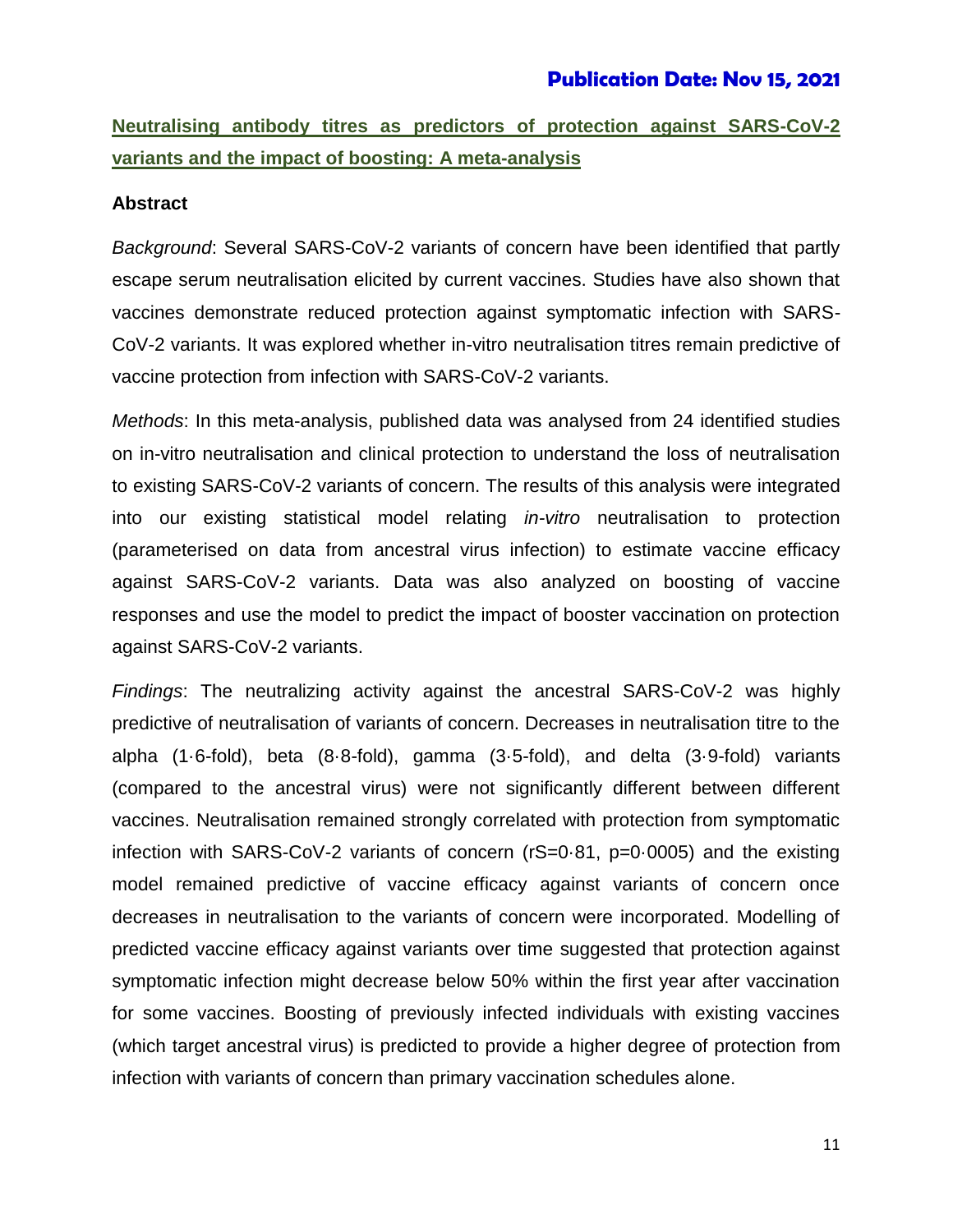*Interpretation*: *In-vitro* neutralisation titres remain a correlate of protection from SARS-CoV-2 variants and modelling of the effects of waning immunity predicts a loss of protection to the variants after vaccination. However, booster vaccination with current vaccines should enable higher neutralisation to SARS-CoV-2 variants than is achieved with primary vaccination, which is predicted to provide robust protection from severe infection outcomes with the current SARS-CoV-2 variants of concern, at least in the medium term.

#### **Reference**

https://www.thelancet.com/journals/lanmic/article/PIIS2666-5247(21)00267-6/fulltext

## **Dexamethasone modulates immature neutrophils and interferon programming in severe COVID-19**

#### **Abstract**

Although critical for host defense, innate immune cells are also pathologic drivers of acute respiratory distress syndrome (ARDS). Innate immune dynamics during Coronavirus Disease 2019 (COVID-19) ARDS, compared to ARDS from other respiratory pathogens, is unclear. Moreover, mechanisms underlying the beneficial effects of dexamethasone during severe COVID-19 remain elusive. Using single-cell RNA sequencing and plasma proteomics, it was discovered that, compared to bacterial ARDS, COVID-19 was associated with expansion of distinct neutrophil states characterized by interferon (IFN) and prostaglandin signaling. Dexamethasone during severe COVID-19 affected circulating neutrophils, altered IFNactive neutrophils, downregulated interferon-stimulated genes and activated IL-1R2+ neutrophils. Dexamethasone also expanded immunosuppressive immature neutrophils and remodeled cellular interactions by changing neutrophils from information receivers into information providers. Male patients had higher proportions of IFNactive neutrophils and preferential steroid-induced immature neutrophil expansion, potentially affecting outcomes. The single-cell atlas (see 'Data availability' section) defines COVID-19 enriched neutrophil states and molecular mechanisms of dexamethasone action to develop targeted immunotherapies for severe COVID-19.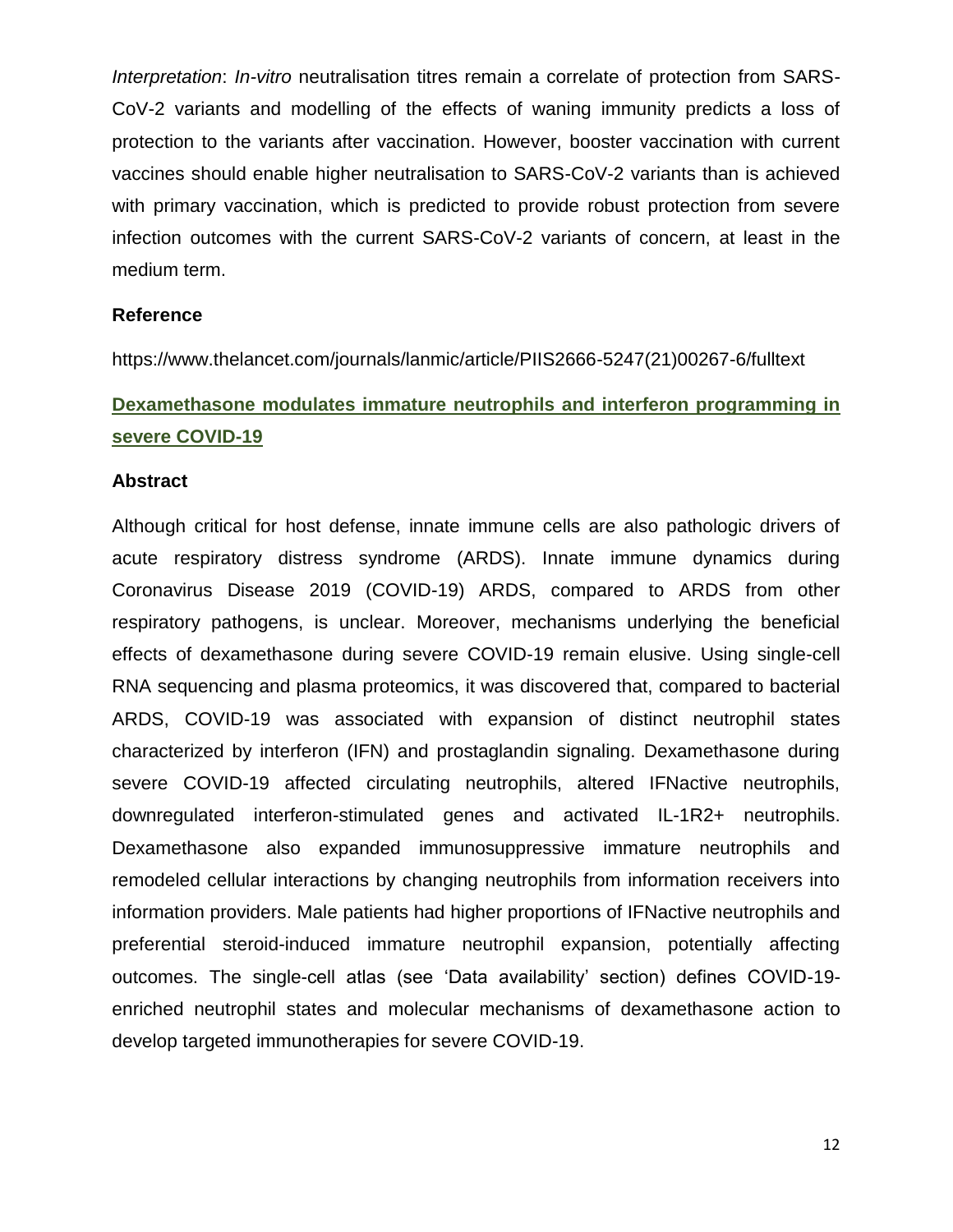### **Reference**

https://www.nature.com/articles/s41591-021-01576-3

## **SARS-CoV-2 detection using reverse transcription strand invasion based amplification and a portable compact size instrument**

### **Abstract**

Rapid nucleic-acid based tests that can be performed by non-professionals outside laboratory settings could help the containment of the pandemic SARS-CoV-2 virus and may potentially prevent further widespread lockdowns. Here, a novel compact portable detection instrument (the Egoo Health System) was presented for extraction-free detection of SARS-CoV-2 using isothermal reverse transcription strand invasion based amplification (RT-SIBA). The SARS-CoV-2 RT-SIBA assay can be performed directly on crude oropharyngeal swabs without nucleic acid extraction with a reaction time of 30 min. The Egoo Health system uses a capsule system, which is automatically sealed tight in the Egoo instrument after applying the sample, resulting in a closed system optimal for molecular isothermal amplification. The performance of the Egoo Health System is comparable to the PCR instrument with an analytical sensitivity of 25 viral RNA copies per SARS-CoV-2 RT-SIBA reaction and a clinical sensitivity and specificity between 87.0–98.4% and 96.6–98.2% respectively.

### **Reference**

https://www.nature.com/articles/s41598-021-01744-y

## **A case report describing the immune response of an infant with congenital heart disease and severe COVID-19**

### **Abstract**

*Background*: Children with SARS-CoV-2 infection generally present with milder symptoms or are asymptomatic in comparison with adults, however severe disease occurs in a subset of children. To date, the immune correlates of severe COVID-19 in young children have been poorly characterised.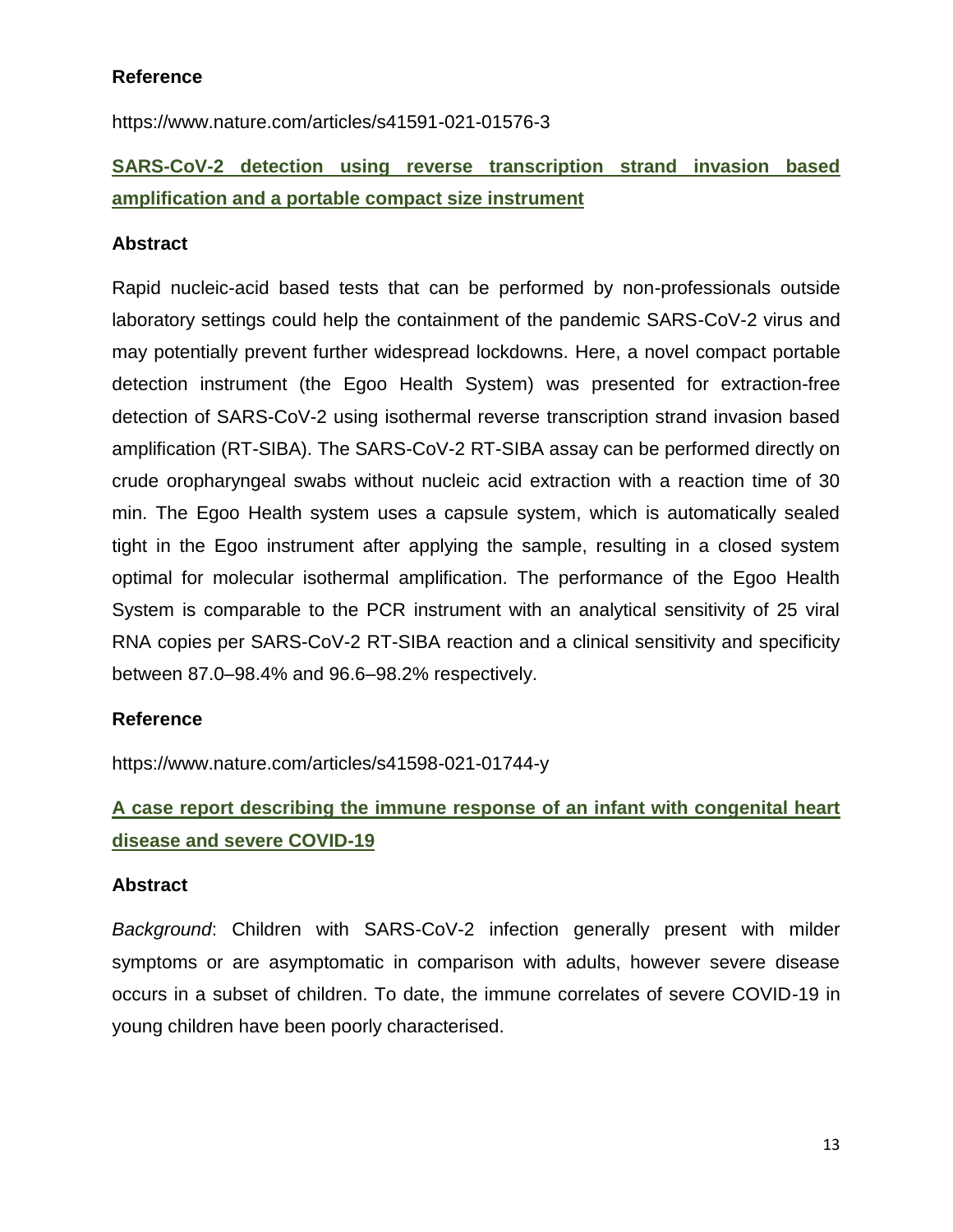*Methods*: The kinetics of immune responses were reported in relation to clinical and virological features in an infant with acute severe COVID-19 using high-dimensional flow cytometry and multiplex cytokine analysis.

*Results*: Systemic cellular and cytokine profiling show an initial increase in neutrophils and monocytes with depletion of lymphoid cell populations (particularly CD8 + T and NK cells) and elevated inflammatory cytokines. Expansion of memory CD4 + T (but not CD8 + T) cells occurred over time, with a predominant Th2 bias. Marked activation of T cell populations observed during the acute infection gradually resolved as the child recovered. Substantial in vitro activation of T-cell populations and robust cytokine production, in response to inactivated SARS-CoV-2 stimulation, was observed 3 months after infection indicating durable, long-lived cellular immune memory.

*Conclusions*: These findings provide important insights into the immune response of a young infant with severe COVID-19 and will help to inform future research into therapeutic targets for high-risk groups.

### **Reference**

https://www.nature.com/articles/s43856-021-00047-7

### **The glycosylation in SARS-CoV-2 and its receptor ACE2**

### **Abstract**

Coronavirus disease 2019 (COVID-19), a highly infectious disease caused by severe acute respiratory syndrome coronavirus 2 (SARS-CoV-2), has infected more than 235 million individuals and led to more than 4.8 million deaths worldwide as of October 5 2021. Cryo-electron microscopy and topology show that the SARS-CoV-2 genome encodes lots of highly glycosylated proteins, such as spike (S), envelope (E), membrane (M), and ORF3a proteins, which are responsible for host recognition, penetration, binding, recycling and pathogenesis. Here the detections, substrates, biological functions of the glycosylation in SARS-CoV-2 proteins as well as the human receptor ACE2 were reviewed, and also summarized the approved and undergoing SARS-CoV-2 therapeutics associated with glycosylation. This review may not only broad the understanding of viral glycobiology, but also provide key clues for the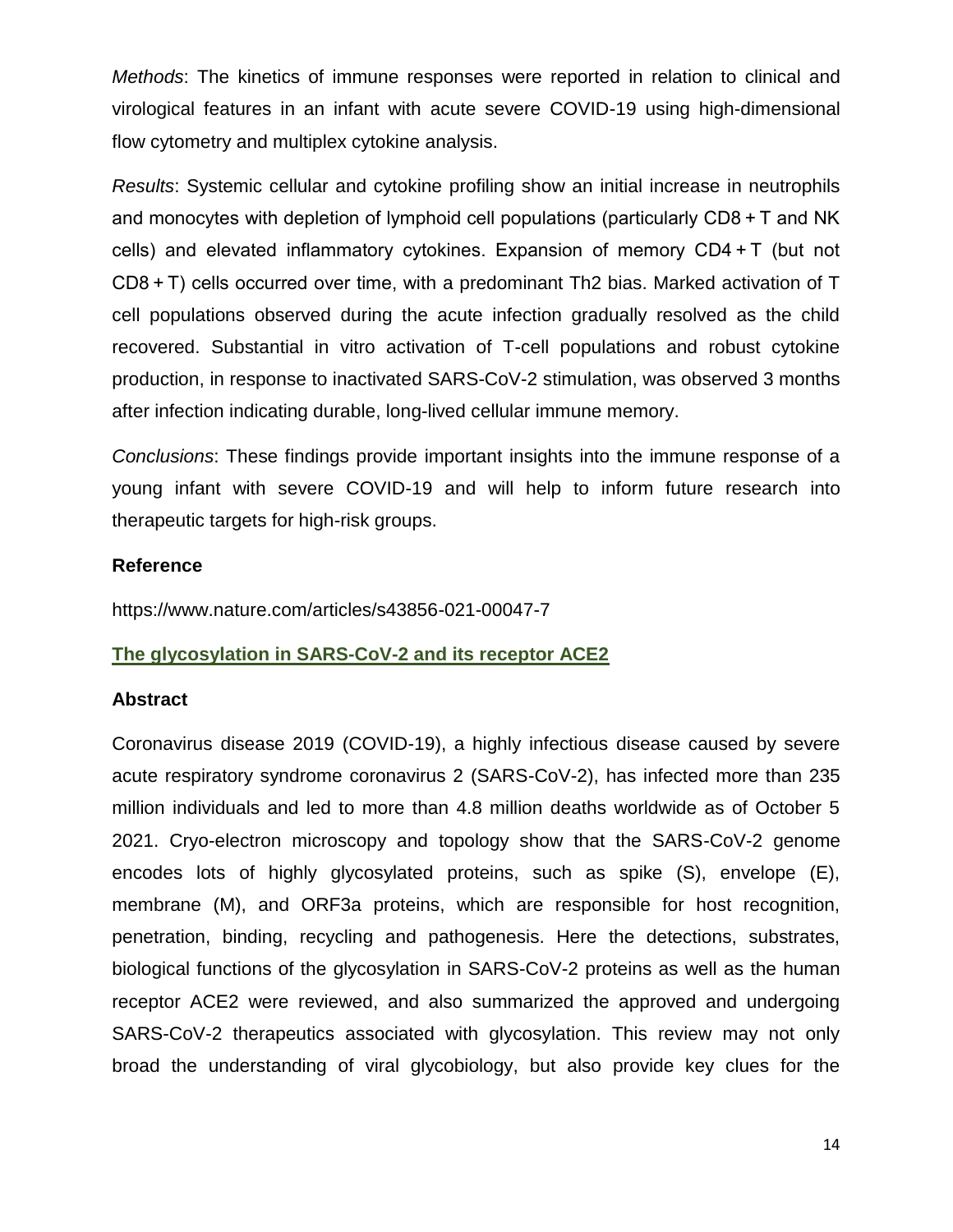development of new preventive and therapeutic methodologies against SARS-CoV-2 and its variants.

## **Reference**

https://www.nature.com/articles/s41392-021-00809-8

## **SARS-CoV-2 inhibits induction of the MHC class I pathway by targeting the STAT1-IRF1-NLRC5 axis**

### **Abstract**

The MHC class I-mediated antigen presentation pathway plays a critical role in antiviral immunity. Here it was shown that the MHC class I pathway is targeted by SARS-CoV-2. Analysis of the gene expression profile from COVID-19 patients as well as SARS-CoV-2 infected epithelial cell lines reveals that the induction of the MHC class I pathway is inhibited by SARS-CoV-2 infection. It was shown that NLRC5, an MHC class I transactivator, is suppressed both transcriptionally and functionally by the SARS-CoV-2 ORF6 protein, providing a mechanistic link. SARS-CoV-2 ORF6 hampers type II interferon-mediated STAT1 signaling, resulting in diminished upregulation of NLRC5 and IRF1 gene expression. Moreover, SARS-CoV-2 ORF6 inhibits NLRC5 function *via* blocking karyopherin complex-dependent nuclear import of NLRC5. Collectively, the study uncovers an immune evasion mechanism of SARS-CoV-2 that targets the function of key MHC class I transcriptional regulators, STAT1-IRF1-NLRC5.

## **Reference**

https://www.nature.com/articles/s41467-021-26910-8

## **Model-based estimation of transmissibility and reinfection of SARS-CoV-2 P.1 variant**

### **Abstract**

*Background*: The SARS-CoV-2 variant of concern (VOC) P.1 (Gamma variant) emerged in the Amazonas State, Brazil, in November 2020. The epidemiological consequences of its mutations have not been widely studied, despite detection of P.1 in 36 countries, with local transmission in at least 5 countries. A range of mutations are seen in P.1, ten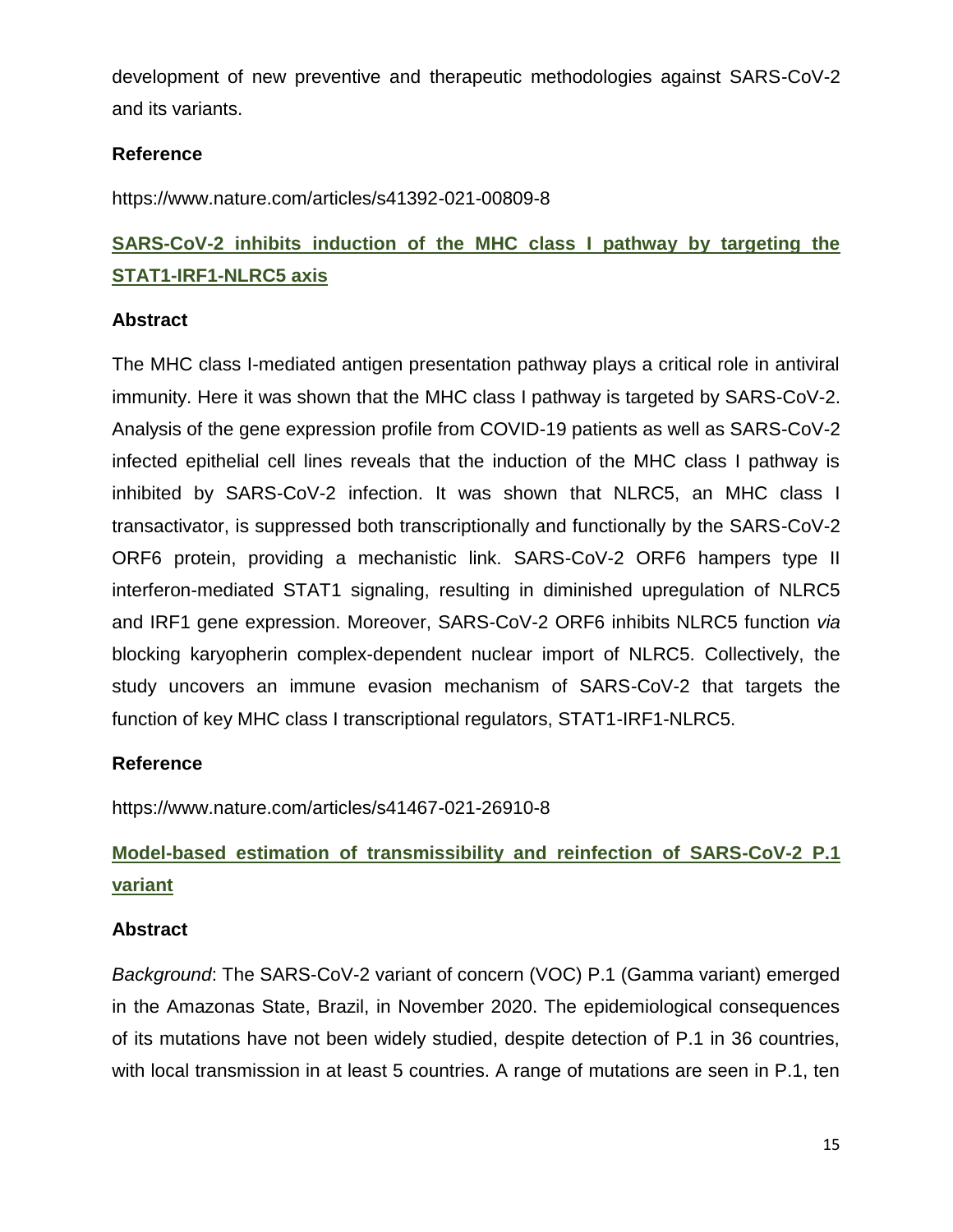of them in the spike protein. It shares mutations with VOCs previously detected in the United Kingdom (B.1.1.7, Alpha variant) and South Africa (B.1.351, Beta variant).

*Methods*: The transmissibility and reinfection of P.1 were estimated using a modelbased approach, fitting data from the national health surveillance of hospitalized individuals and frequency of the P.1 variant in Manaus from December-2020 to February-2021.

*Results*: Here it was estimated that the new variant is about 2.6 times more transmissible (95% Confidence Interval: 2.4–2.8) than previous circulating variant(s). Manaus already had a high prevalence of individuals previously affected by the SARS-CoV-2 virus and our fitted model attributed 28% of Manaus cases in the period to reinfections by P.1, confirming the importance of reinfection by this variant. This value is in line with estimates from blood donors samples in Manaus city.

*Conclusions*: P.1 was ranked as one of the most transmissible among the SARS-CoV-2 VOCs currently identified, and potentially as transmissible as the posteriorly detected VOC B.1.617.2 (Delta variant), posing a serious threat and requiring measures to control its global spread.

#### **Reference**

https://www.nature.com/articles/s43856-021-00048-6

## **Interaction of Spike protein and lipid membrane of SARS-CoV-2 with Ursodeoxycholic acid, an** *in-silico* **analysis**

#### **Abstract**

Numerous repositioned drugs have been sought to decrease the severity of SARS-CoV-2 infection. It is known that among its physicochemical properties, Ursodeoxycholic Acid (UDCA) has a reduction in surface tension and cholesterol solubilization, it has also been used to treat cholesterol gallstones and viral hepatitis. In this study, molecular docking was performed with the SARS-CoV-2 Spike protein and UDCA. In order to confirm this interaction, Molecular Dynamics (MD) in "SARS-CoV-2 Spike protein-UDCA" were used. Using another system, it was also simulated MD with six UDCA residues around the Spike protein at random, naming this "SARS-CoV-2 Spike protein-6UDCA". Finally, the possible interaction was evaluated between UDCA and different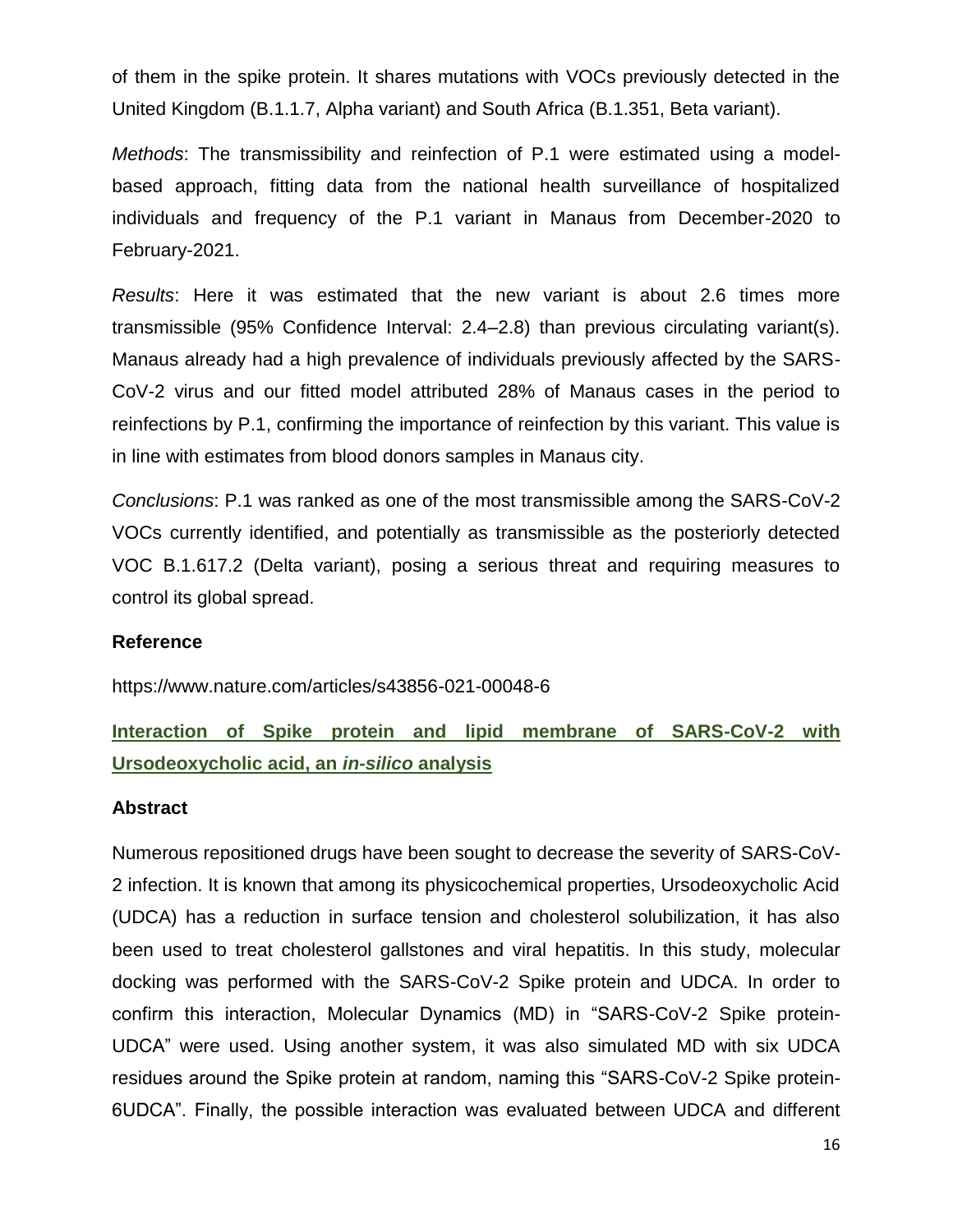types of membranes, considering the possible membrane conformation of SARS-CoV-2, this was named "SARS-CoV-2 membrane-UDCA". In the "SARS-CoV-2 Spike protein-UDCA", we found that UDCA exhibits affinity towards the central region of the Spike protein structure of − 386.35 kcal/mol, in a region with 3 alpha helices, which comprises residues from K986 to C1032 of each monomer. MD confirmed that UDCA remains attached and occasionally forms hydrogen bonds with residues R995 and T998. In the presence of UDCA, it was observed that the distances between residues atoms OG1 and CG2 of T998 in the monomers A, B, and C in the prefusion state do not change and remain at  $5.93 \pm 0.62$  and  $7.78 \pm 0.51$  Å, respectively, compared to the postfusion state. Next, in "SARS-CoV-2 Spike protein-6UDCA", the three UDCA showed affinity towards different regions of the Spike protein, but only one of them remained bound to the region between the region's heptad repeat 1 and heptad repeat 2 (HR1 and HR2) for 375 ps of the trajectory. The RMSD of monomer C was the smallest of the three monomers with a value of  $2.89 \pm 0.32$ , likewise, the smallest RMSF was also of the monomer C (2.25 ± 056). In addition, in the simulation of "SARS-CoV-2 membrane-UDCA", UDCA had a higher affinity toward the virion-like membrane; where three of the four residues remained attached once they were close (5 Å, to the centre of mass) to the membrane by 30 ns. However, only one of them remained attached to the plasmalike membrane and this was in a cluster of cholesterol molecules. We have shown that UDCA interacts in two distinct regions of Spike protein sequences. In addition, UDCA tends to stay bound to the membrane, which could potentially reduce the internalization of SARS-CoV-2 in the host cell.

#### **Reference**

https://www.nature.com/articles/s41598-021-01705-5

## **SARS CoV-2 Delta variant exhibits enhanced infectivity and a minor decrease in neutralization sensitivity to convalescent or post-vaccination sera**

#### **Abstract**

Since their identification, SARS-CoV-2 Kappa and Delta have rapidly spread to become globally dominant. However, their infectivity and sensitivity to administered vaccines have not been documented. Neutralization potential of convalescent or BNT162b2-postvaccination sera against Kappa and Delta SARS-CoV-2 pseudoviruses was monitored.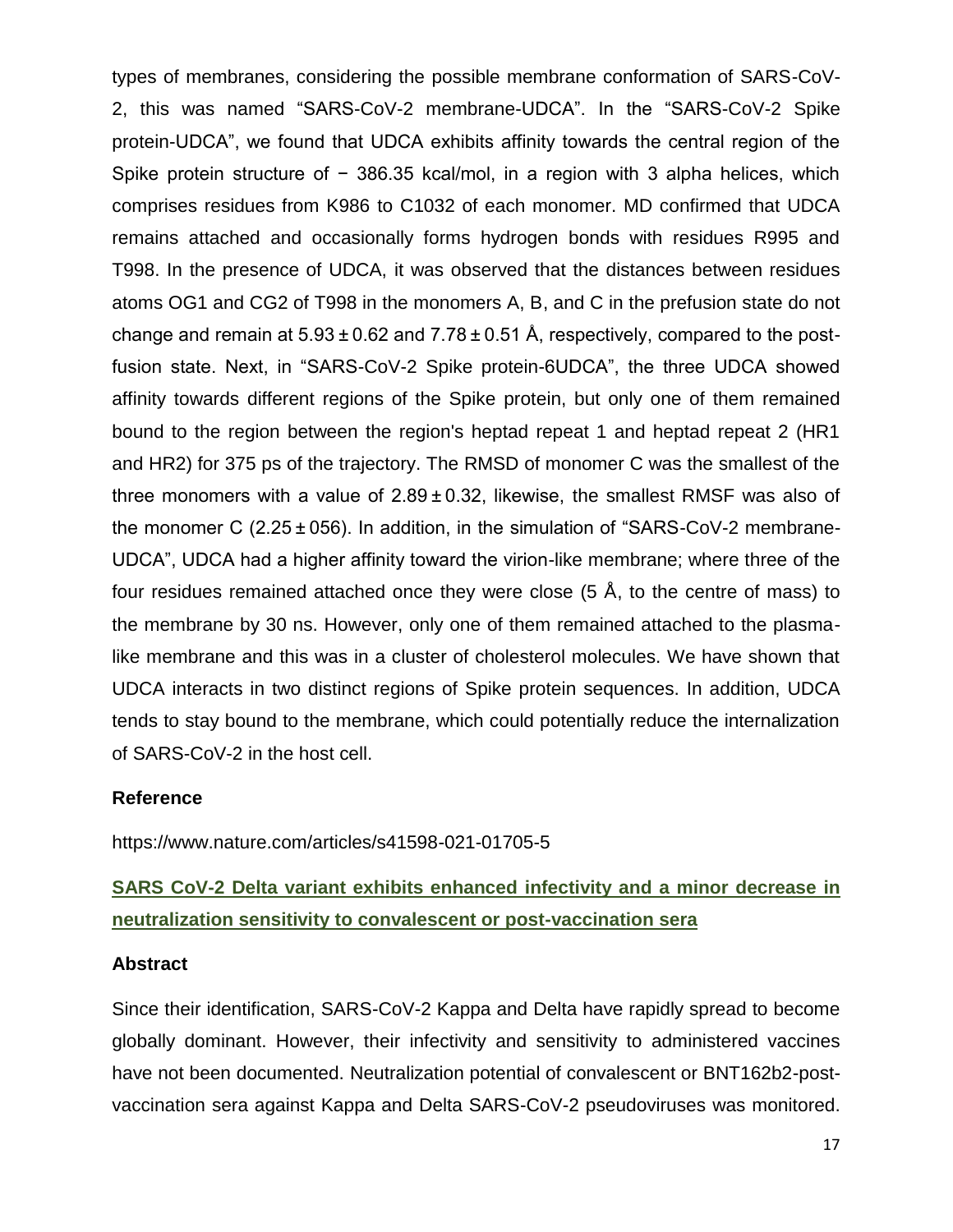It was shown that both variants were successfully neutralized by convalescent and postvaccination sera, exhibiting a mild decrease in their neutralization sensitivity. Of the two variants, Delta presented enhanced infectivity levels compared to Kappa or wild-type SARS-CoV-2. Nevertheless, both variants were not as infectious or resistant to postvaccination sera as the Beta variant of concern. Interestingly, the Delta plus variant (AY.1/B.1.617.2.1) exhibited high resistance to post-vaccination sera, similar to that of the Beta SARS-CoV-2. However, its infectivity levels were close to those of wild-type SARS-CoV2. These results account for the worldwide prevalence of Delta variant of concern, and confirm the efficacy of the BNT162b2-vaccine against circulating other Delta variants.

### **Reference**

https://www.cell.com/iscience/fulltext/S2589-0042(21)01438-3

## **Publication Date: Nov 12, 2021**

## **Burdens of post-acute sequelae of COVID-19 by severity of acute infection, demographics and health status**

#### **Abstract**

The Post-Acute Sequelae of SARS-CoV-2 infection (PASC) have been characterized; however, the burden of PASC remains unknown. Here the healthcare databases of the US Department of Veterans Affairs were used to build a cohort of 181,384 people with COVID-19 and 4,397,509 non-infected controls and estimated that burden of PASC defined as the presence of at least one sequela in excess of non-infected controls—was 73.43 (72.10, 74.72) per 1000 persons at 6 months. Burdens of individual sequelae varied by demographic groups (age, race, and sex) but were consistently higher in people with poorer baseline health and in those with more severe acute infection. In sum, the burden of PASC is substantial; PASC is non-monolithic with sequelae that are differentially expressed in various population groups. Collectively, the results may be useful in informing health systems capacity planning and care strategies of people with PASC.

#### **Reference**

https://www.nature.com/articles/s41467-021-26513-3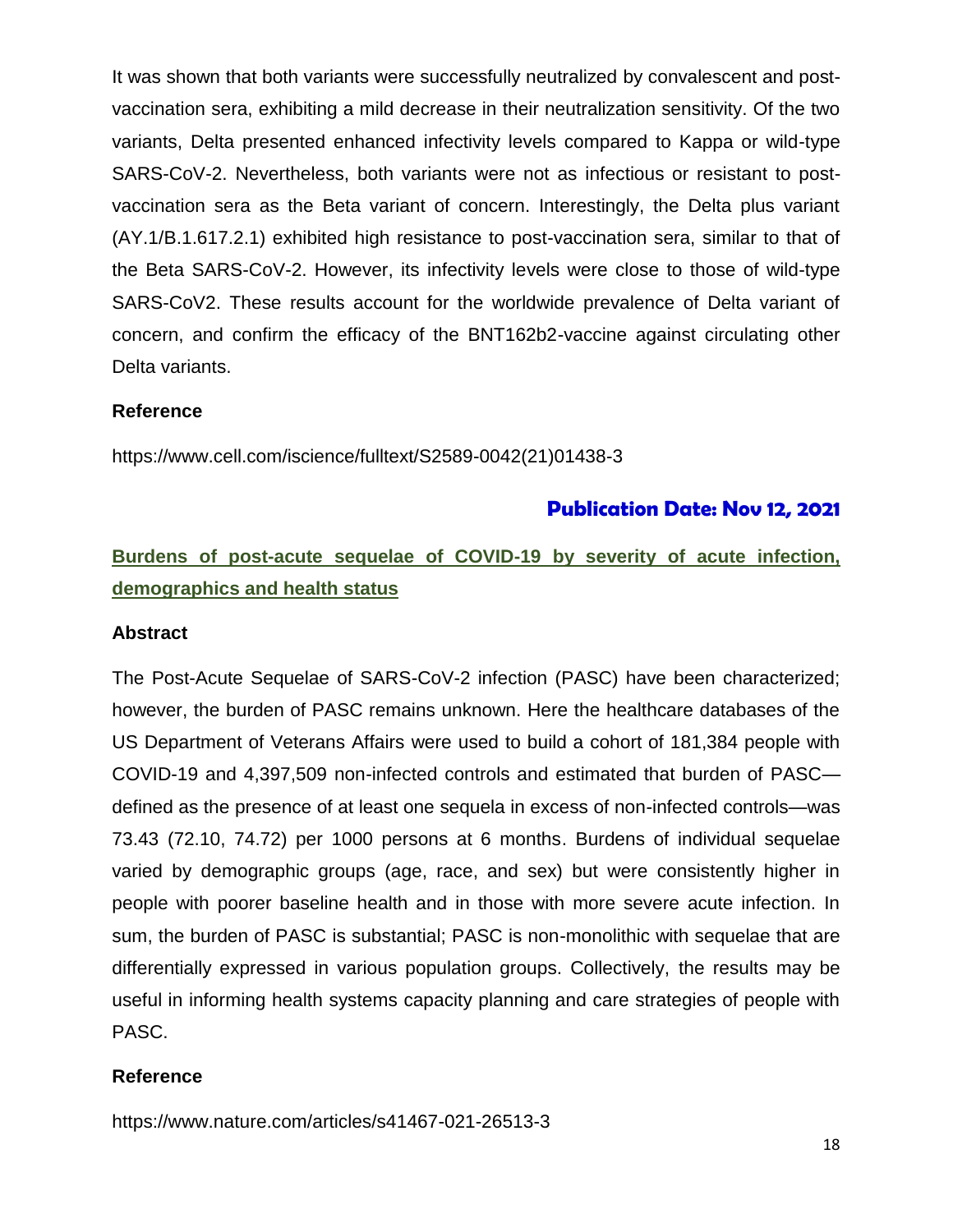## **SARS-CoV-2 B.1.1.7 (alpha) and B.1.351 (beta) variants induce pathogenic patterns in K18-hACE2 transgenic mice distinct from early strains**

## **Abstract**

SARS-CoV-2 variants of concern (VOC) B.1.1.7 (alpha) and B.1.351 (beta) show increased transmissibility and enhanced antibody neutralization resistance. Here we demonstrate in K18-hACE2 transgenic mice that B.1.1.7 and B.1.351 are 100-fold more lethal than the original SARS-CoV-2 bearing 614D. B.1.1.7 and B.1.351 cause more severe organ lesions in K18-hACE2 mice than early SARS-CoV-2 strains bearing 614D or 614G, with B.1.1.7 and B.1.351 infection resulting in distinct tissue-specific cytokine signatures, significant D-dimer depositions in vital organs and less pulmonary hypoxia signaling before death. However, K18-hACE2 mice with prior infection of early SARS-CoV-2 strains or intramuscular immunization of viral spike or receptor binding domain are resistant to the lethal reinfection of B.1.1.7 or B.1.351, despite having reduced neutralization titers against these VOC than early strains. The results thus distinguish pathogenic patterns in K18-hACE2 mice caused by B.1.1.7 and B.1.351 infection from those induced by early SARS-CoV-2 strains, and help inform potential medical interventions for combating COVID-19.

### **Reference**

https://www.nature.com/articles/s41467-021-26803-w

## **Bioengineered angiotensin-converting-enzyme-2: A potential therapeutic option against SARS-CoV-2 infection**

### **Abstract**

The recombinant soluble human angiotensin-converting enzyme 2 (rshACE2) is a promising therapy against SARS-CoV-2 infection, but it has some drawbacks that reduce the success of its clinical applications. The bioengineered ACE2 (Tag-sACE2 and probiotic-ACE2) as a way may overcome its therapeutic limitations against ongoing current pandemic.

### **Reference**

https://www.nature.com/articles/s41371-021-00636-y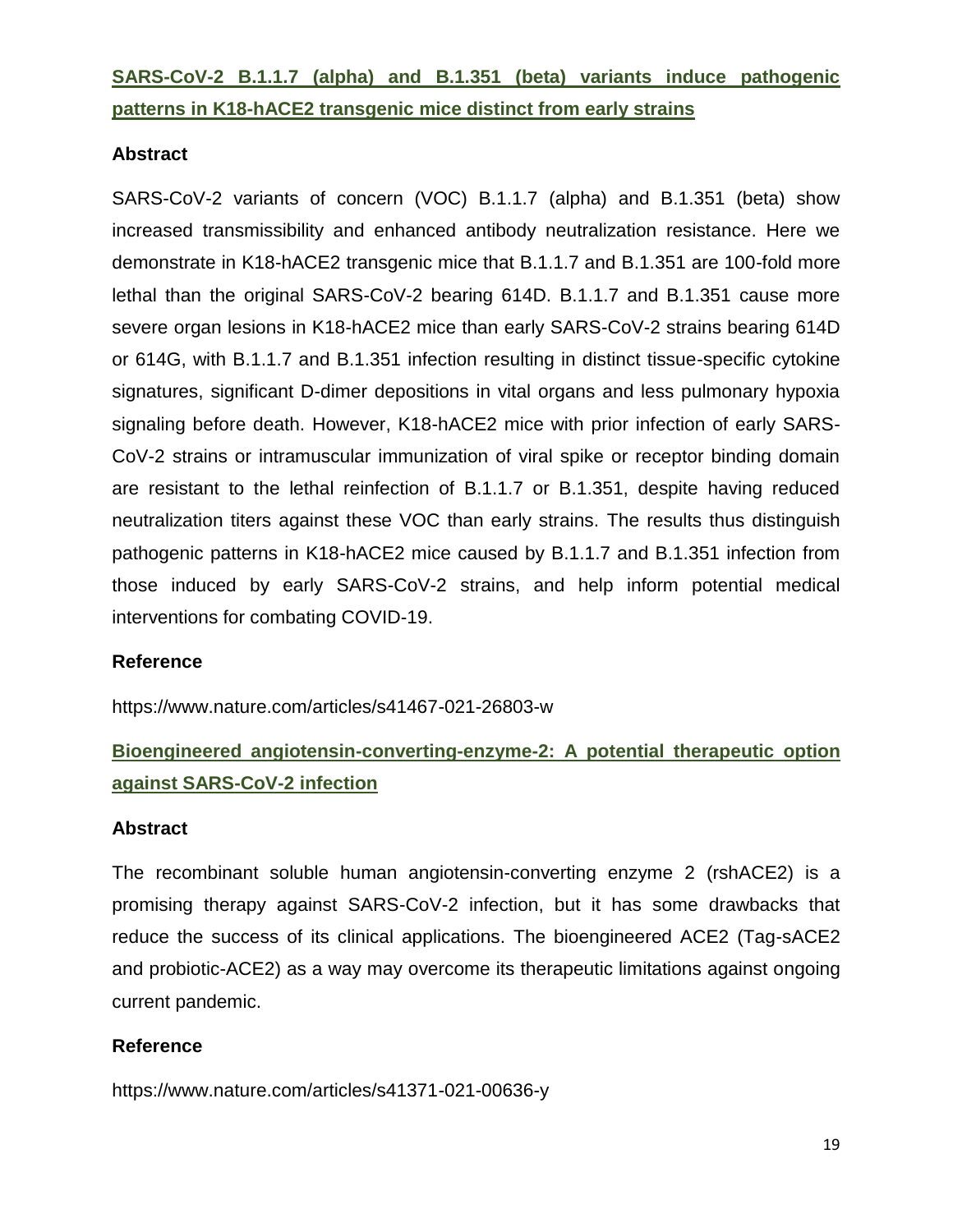**Common cardiac medications potently inhibit ACE2 binding to the SARS-CoV-2 Spike, and block virus penetration and infectivity in human lung cells**

### **Abstract**

To initiate SARS-CoV-2 infection, the Receptor Binding Domain (RBD) on the viral spike protein must first bind to the host receptor ACE2 protein on pulmonary and other ACE2 expressing cells. It was hypothesized that cardiac glycoside drugs might block the binding reaction between ACE2 and the Spike (S) protein, and thus block viral penetration into target cells. To test this hypothesis we developed a biochemical assay for ACE2:Spike binding, and tested cardiac glycosides as inhibitors of binding. Here it was reported that ouabain, digitoxin, and digoxin, as well as sugar-free derivatives digitoxigenin and digoxigenin, are high-affinity competitive inhibitors of ACE2 binding to the Original [D614] S1 and the α/β/γ [D614G] S1 proteins. These drugs also inhibit ACE2 binding to the Original RBD, as well as to RBD proteins containing the β [E484K], Mink [Y453F] and  $\alpha/\beta/\gamma$  [N501Y] mutations. As hypothesized, we also found that ouabain, digitoxin and digoxin blocked penetration by SARS-CoV-2 Spike-pseudotyped virus into human lung cells, and infectivity by native SARS-CoV-2. These data indicate that cardiac glycosides may block viral penetration into the target cell by first inhibiting ACE2:RBD binding. Clinical concentrations of ouabain and digitoxin are relatively safe for short term use for subjects with normal hearts. It has therefore not escaped our attention that these common cardiac medications could be deployed worldwide as inexpensive repurposed drugs for anti-COVID-19 therapy.

### **Reference**

https://www.nature.com/articles/s41598-021-01690-9

## **Computational redesign of Fab CC12.3 with substantially better predicted binding affinity to SARS-CoV-2 than human ACE2 receptor**

## **Abstract**

SARS-CoV-2 is responsible for COVID-19 pandemic, causing large numbers of cases and deaths. It initiates entry into human cells by binding to the peptidase domain of angiotensin-converting enzyme 2 (ACE2) receptor *via* its receptor binding domain of S1 subunit of spike protein (SARS-CoV-2-RBD). Employing neutralizing antibodies to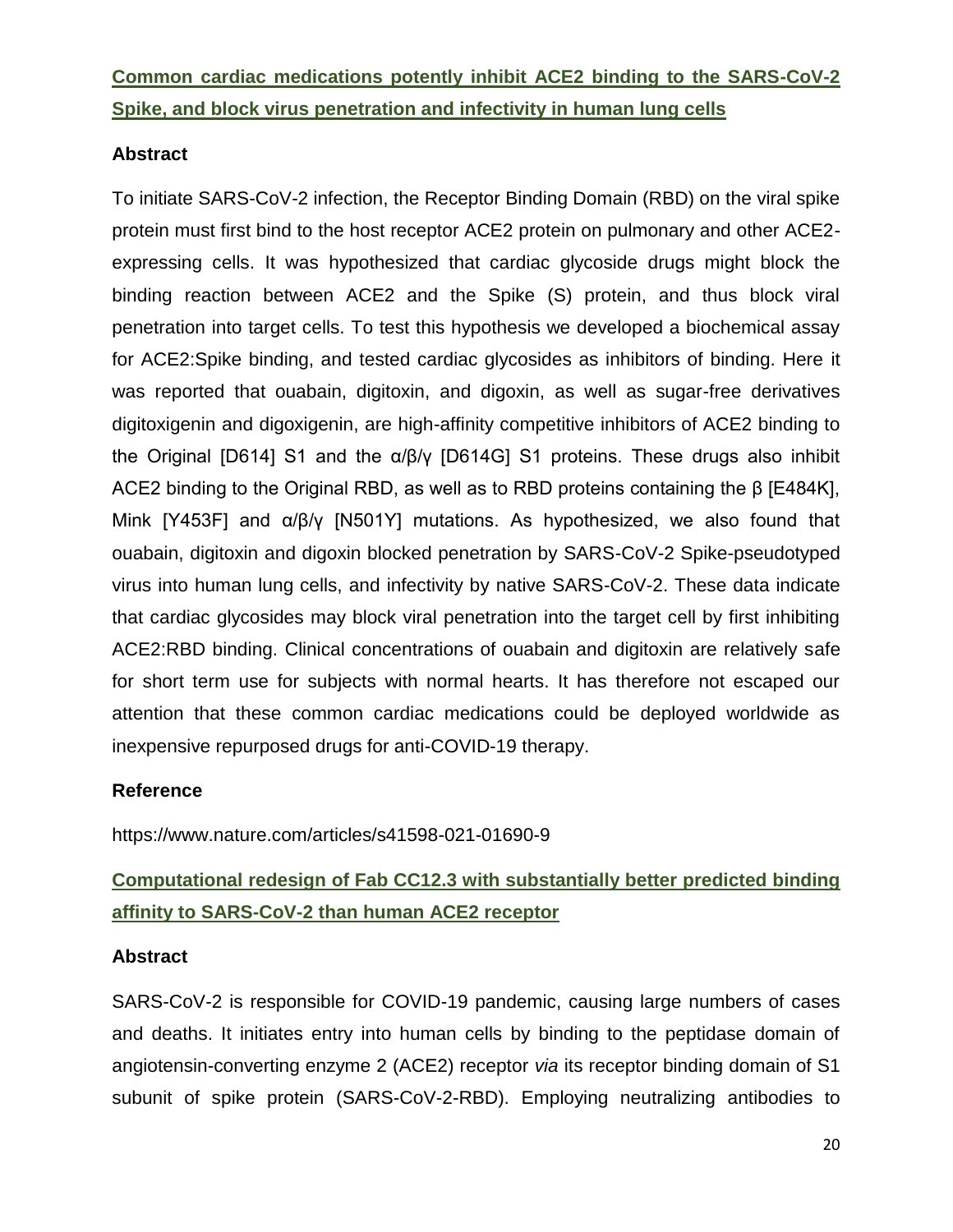prevent binding between SARS-CoV-2-RBD and ACE2 is an effective COVID-19 therapeutic solution. Previous studies found that CC12.3 is a highly potent neutralizing antibody that was isolated from a SARS-CoV-2 infected patient, and its Fab fragment (Fab CC12.3) bound to SARS-CoV-2-RBD with comparable binding affinity to ACE2. To enhance its binding affinity, we employed computational protein design to redesign all CDRs of Fab CC12.3 and molecular dynamics (MD) to validate their predicted binding affinities by the MM-GBSA method. MD results show that the predicted binding affinities of the three best designed Fabs CC12.3 (CC12.3-D02, CC12.3-D05, and CC12.3-D08) are better than those of Fab CC12.3 and ACE2. Additionally, our results suggest that enhanced binding affinities of CC12.3-D02, CC12.3-D05, and CC12.3-D08 are caused by increased SARS-CoV-2-RBD binding interactions of CDRs L1 and L3. This study redesigned neutralizing antibodies with better predicted binding affinities to SARS-CoV-2-RBD than Fab CC12.3 and ACE2. They are promising candidates as neutralizing antibodies against SARS-CoV-2.

#### **Reference**

https://www.nature.com/articles/s41598-021-00684-x

## **Nucleocapsid mutations R203K/G204R increase the infectivity, fitness, and virulence of SARS-CoV-2**

#### **Abstract**

Previous work found that the co-occurring mutations R203K/G204R on the SARS-CoV-2 nucleocapsid (N) protein are increasing in frequency among emerging variants of concern or interest. Through a combination of *in silico* analyses, this study demonstrates that R203K/G204R are adaptive, while large-scale phylogenetic analyses indicate that R203K/G204R associate with the emergence of the high-transmissibility SARS-CoV-2 lineage B.1.1.7. Competition experiments suggest that the 203K/204R variants possess a replication advantage over the preceding R203/G204 variants, possibly related to ribonucleocapsid (RNP) assembly. Moreover, the 203K/204R virus shows increased infectivity in human lung cells and hamsters. Accordingly, a positive association was observed between increased COVID-19 severity and sample frequency of 203K/204R. The work suggests that the 203K/204R mutations contribute to the increased transmission and virulence of select SARS-CoV-2 variants. In addition to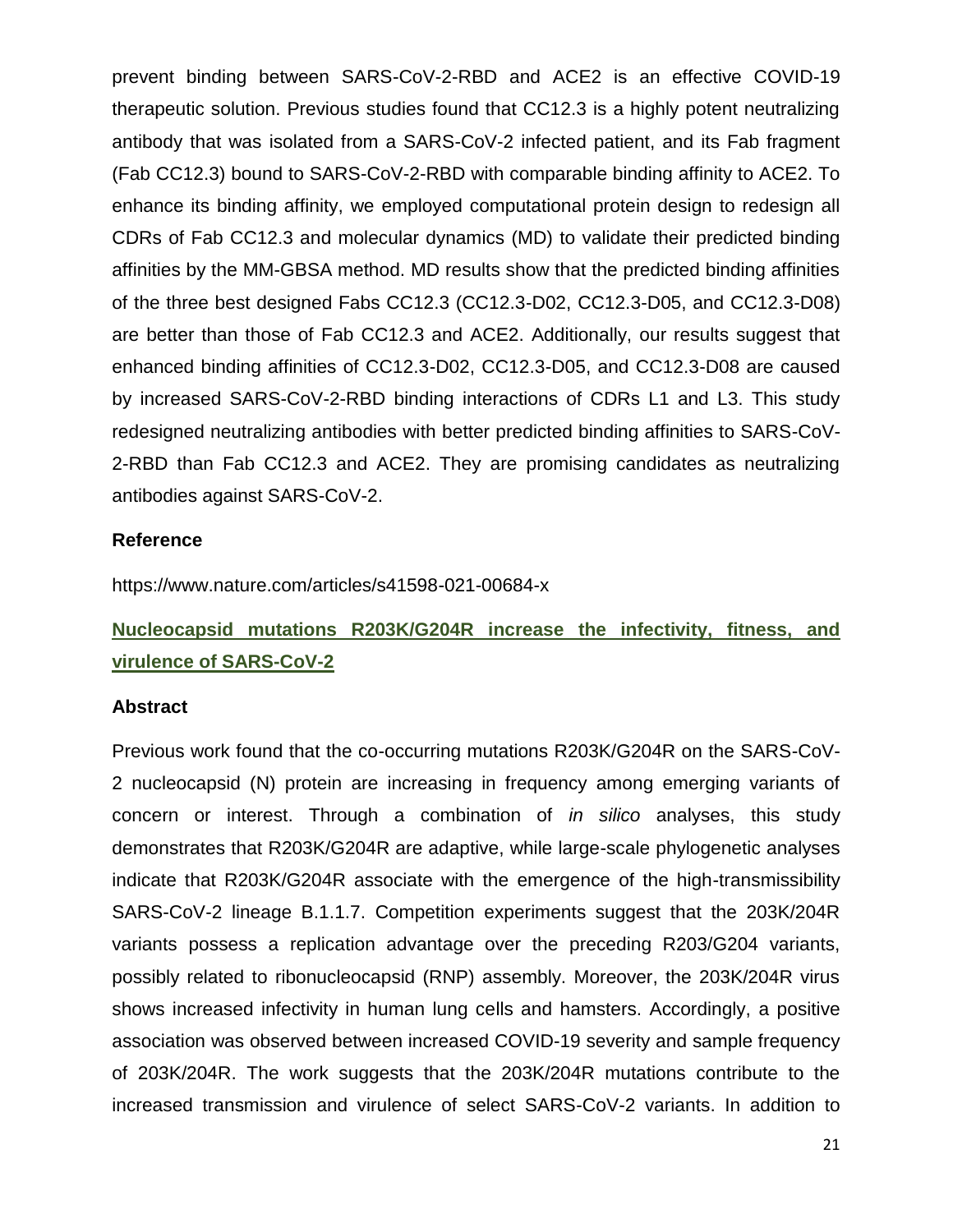mutations in the spike protein, mutations in the nucleocapsid protein are important for viral spreading during the pandemic.

## **Reference**

https://www.cell.com/cell-host-microbe/fulltext/S1931-3128(21)00511-4

## **Publication Date: Nov 11, 2021**

## **Intravenous immunoglobulins in patients with COVID-19-associated moderate-tosevere acute respiratory distress syndrome (ICAR): Multicentre, double-blind, placebo-controlled, phase 3 trial**

### **Abstract**

*Background*: Acute respiratory distress syndrome (ARDS) is a major complication of COVID-19 and is associated with high mortality and morbidity. It was aimed to assess whether intravenous immunoglobulins (IVIG) could improve outcomes by reducing inflammation-mediated lung injury.

*Methods*: In this multicentre, double-blind, placebo-controlled trial, done at 43 centres in France, we randomly assigned patients (1:1) receiving invasive mechanical ventilation for up to 72 h with PCR confirmed COVID-19 and associated moderate-to-severe ARDS to receive either IVIG (2 g/kg over 4 days) or placebo. Random assignment was done with a web-based system and was stratified according to the participating centre and the duration of invasive mechanical ventilation before inclusion in the trial (<12 h, 12–24 h, and >24–72 h), and treatment was administered within the first 96 h of invasive mechanical ventilation. To minimise the risk of adverse events, the IVIG administration was divided into four perfusions of 0.5 g/kg each administered over at least 8 hours. Patients in the placebo group received an equivalent volume of sodium chloride 0·9% (10 mL/kg) over the same period. The primary outcome was the number of ventilationfree days by day 28, assessed according to the intention-to-treat principle. This trial was registered on ClinicalTrials.gov, NCT04350580.

*Findings*: Between April 3, and October 20, 2020, 146 patients (43 [29%] women) were eligible for inclusion and randomly assigned: 69 (47%) patients to the IVIG group and 77 (53%) to the placebo group. The intention-to-treat analysis showed no statistical difference in the median number of ventilation-free days at day 28 between the IVIG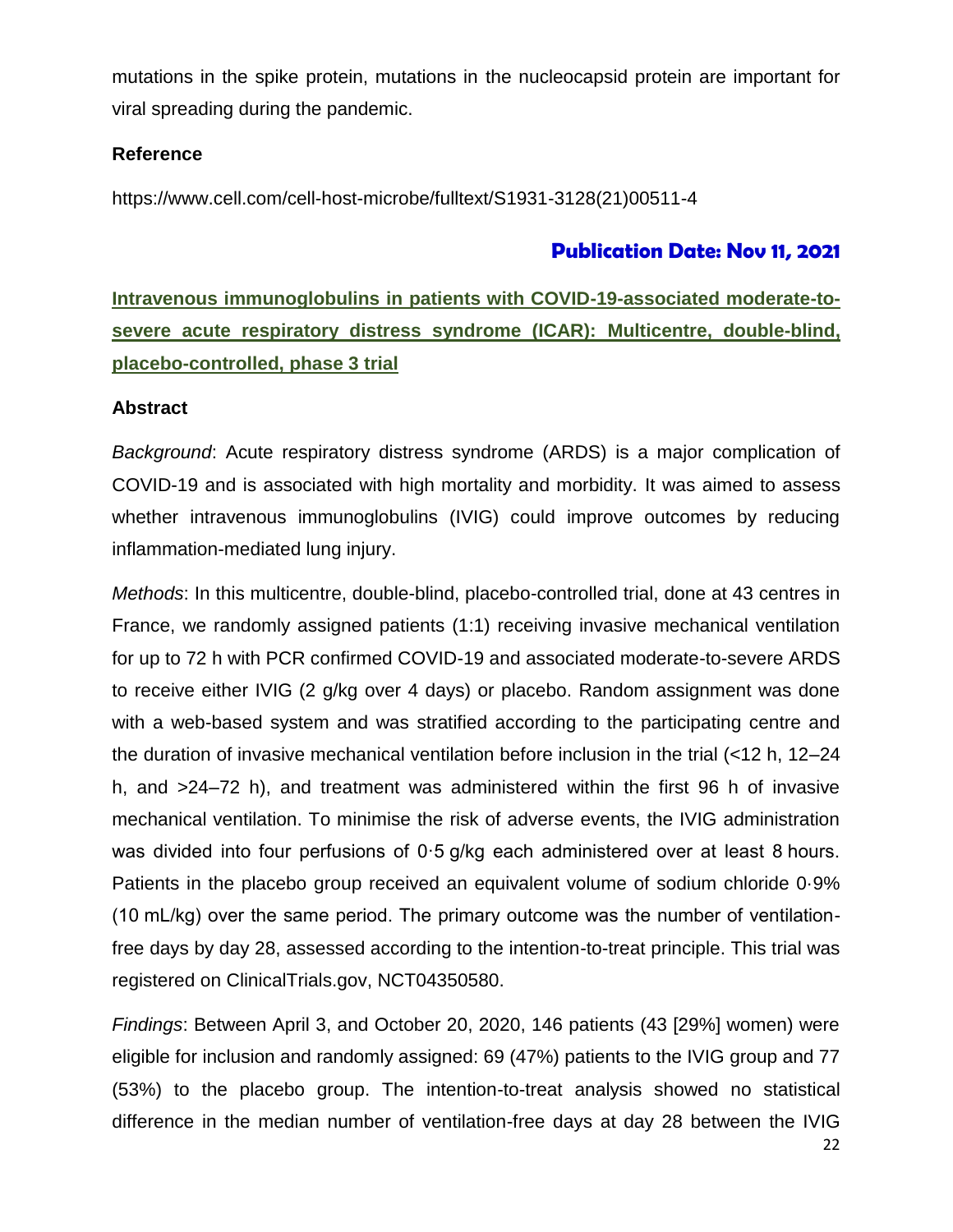group (0.0  $[IQR 0.0-8.0]$ ) and the placebo group (0.0  $[0.0-6.0]$ ; difference estimate 0.0 [0·0–0·0]; p=0·21). Serious adverse events were more frequent in the IVIG group (78 events in 22 [32%] patients) than in the placebo group (47 events in 15 [20%] patients; p=0·089).

*Interpretation*: In patients with COVID-19 who received invasive mechanical ventilation for moderate-to-severe ARDS, IVIG did not improve clinical outcomes at day 28 and tended to be associated with an increased frequency of serious adverse events, although not significant. The effect of IVIGs on earlier disease stages of COVID-19 should be assessed in future trials.

### **Reference**

https://www.thelancet.com/journals/lanres/article/PIIS2213-2600(21)00440-9/fulltext

**Safety and immunogenicity of concomitant administration of COVID-19 vaccines (ChAdOx1 or BNT162b2) with seasonal influenza vaccines in adults in the UK (ComFluCOV): A multicentre, randomised, controlled, phase 4 trial**

### **Abstract**

*Background*: Concomitant administration of COVID-19 and influenza vaccines could reduce burden on health-care systems. It was aimed to assess the safety of concomitant administration of ChAdOx1 or BNT162b2 plus an age-appropriate influenza vaccine.

*Methods*: In this multicentre, randomised, controlled, phase 4 trial, adults in receipt of a single dose of ChAdOx1 or BNT162b2 were enrolled at 12 UK sites and randomly assigned (1:1) to receive concomitant administration of either an age-appropriate influenza vaccine or placebo alongside their second dose of COVID-19 vaccine. 3 weeks later the group who received placebo received the influenza vaccine, and vice versa. Participants were followed up for 6 weeks. The influenza vaccines were three seasonal, inactivated vaccines (trivalent, MF59C adjuvanted or a cellular or recombinant quadrivalent vaccine). Participants and investigators were masked to the allocation. The primary endpoint was one or more participant-reported solicited systemic reactions in the 7 days after first trial vaccination(s), with a difference of less than 25% considered non-inferior. Analyses were done on an intention-to-treat basis. Local and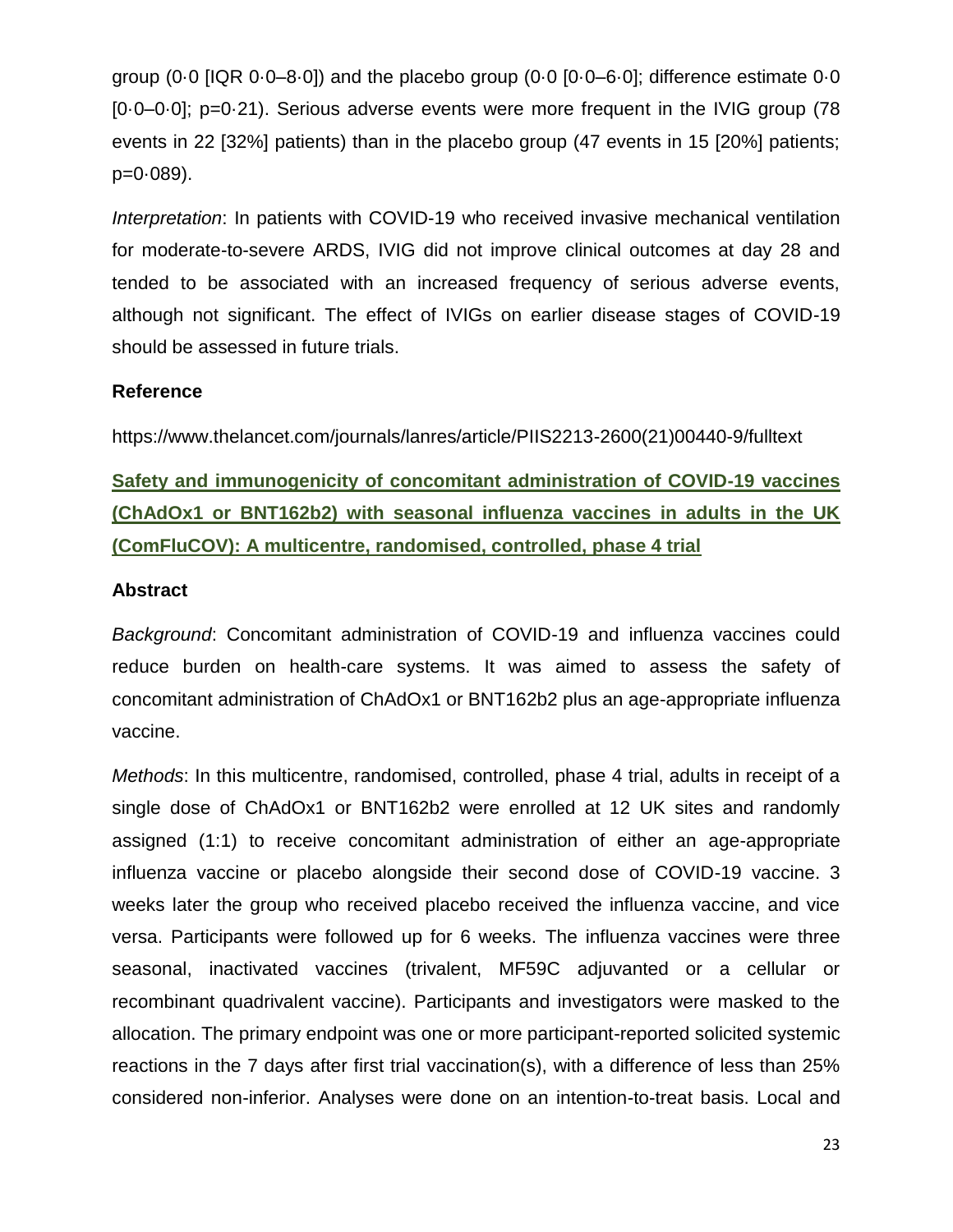unsolicited systemic reactions and humoral responses were also assessed. The trial is registered with ISRCTN, ISRCTN14391248.

*Findings*: Between April 1 and June 26, 2021, 679 participants were recruited to one of six cohorts, as follows: 129 ChAdOx1 plus cellular quadrivalent influenza vaccine, 139 BNT162b2 plus cellular quadrivalent influenza vaccine, 146 ChAdOx1 plus MF59C adjuvanted, trivalent influenza vaccine, 79 BNT162b2 plus MF59C adjuvanted, trivalent influenza vaccine, 128 ChAdOx1 plus recombinant quadrivalent influenza vaccine, and 58 BNT162b2 plus recombinant quadrivalent influenza vaccine. 340 Participants were assigned to concomitant administration of influenza and a second dose of COVID-19 vaccine at day 0 followed by placebo at day 21, and 339 participants were randomly assigned to concomitant administration of placebo and a second dose of COVID-19 vaccine at day 0 followed by influenza vaccine at day 21. Non-inferiority was indicated in four cohorts, as follows: ChAdOx1 plus cellular quadrivalent influenza vaccine (risk difference for influenza vaccine minus placebos −1·29%, 95% CI −14·7 to 12·1), BNT162b2 plus cellular quadrivalent influenza vaccine (6·17%, −6·27 to 18·6), BNT162b2 plus MF59C adjuvanted, trivalent influenza vaccine (–12·9%, −34·2 to 8·37), and ChAdOx1 plus recombinant quadrivalent influenza vaccine (2·53%, −13·3 to 18·3). In the other two cohorts, the upper limit of the 95% CI exceeded the 0.25 non-inferiority margin (ChAdOx1 plus MF59C adjuvanted, trivalent influenza vaccine 10·3%, −5·44 to 26·0; BNT162b2 plus recombinant quadrivalent influenza vaccine 6·75%, −11·8 to 25·3). Most systemic reactions to vaccination were mild or moderate. Rates of local and unsolicited systemic reactions were similar between the randomly assigned groups. One serious adverse event, hospitalisation with severe headache, was considered related to the trial intervention. Immune responses were not adversely affected.

*Interpretation*: Concomitant vaccination with ChAdOx1 or BNT162b2 plus an ageappropriate influenza vaccine raises no safety concerns and preserves antibody responses to both vaccines. Concomitant vaccination with both COVID-19 and influenza vaccines over the next immunization season should reduce the burden on health-care services for vaccine delivery, allowing for timely vaccine administration and protection from COVID-19 and influenza for those in need.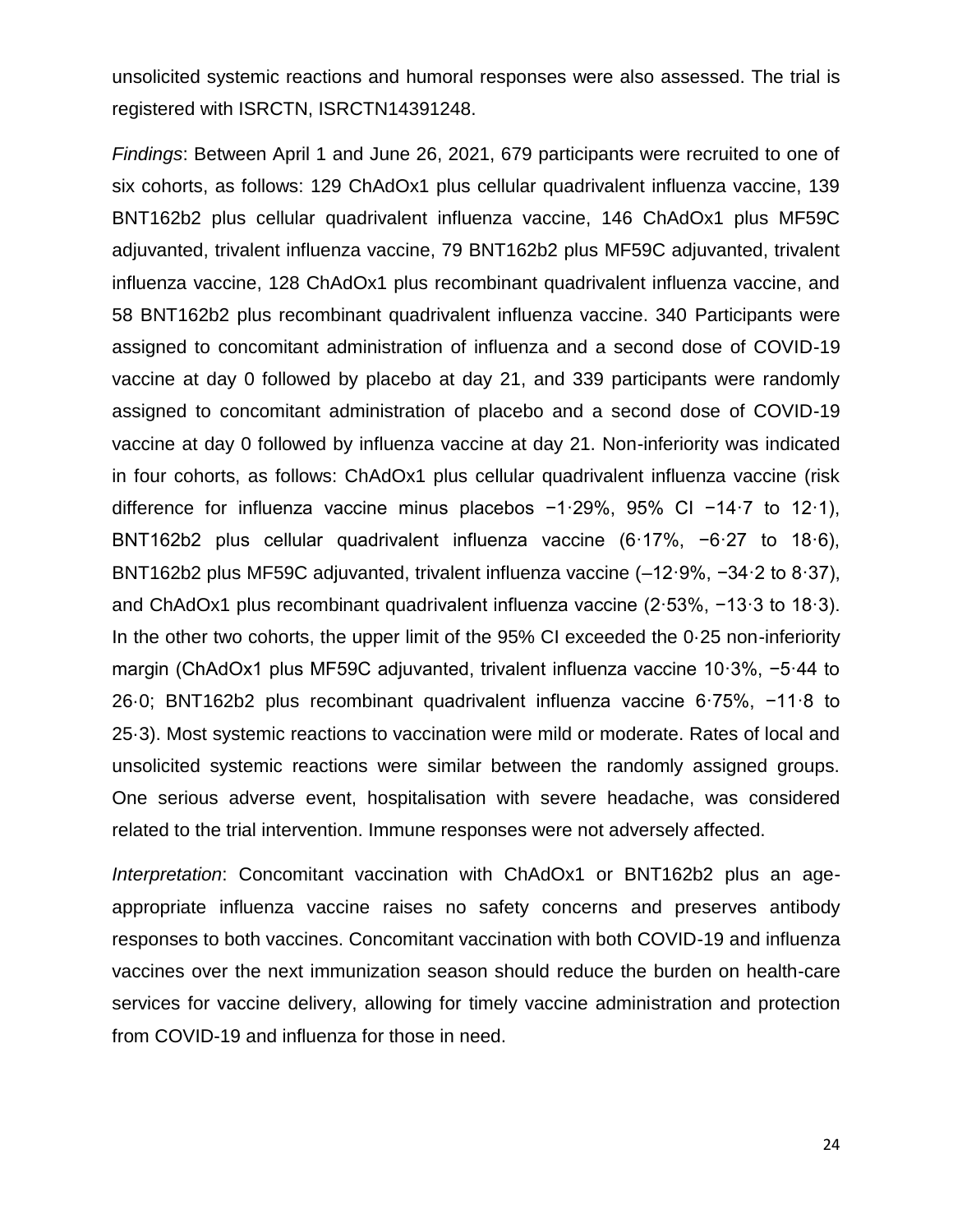### **Reference**

https://www.thelancet.com/journals/lancet/article/PIIS0140-6736(21)02329-1/fulltext

**Efficacy, safety, and lot-to-lot immunogenicity of an inactivated SARS-CoV-2 vaccine (BBV152): Interim results of a randomised, double-blind, controlled, phase 3 trial**

### **Abstract**

*Background*: It was reported the clinical efficacy against COVID-19 infection of BBV152, a whole virion inactivated SARS-CoV-2 vaccine formulated with a toll-like receptor 7/8 agonist molecule adsorbed to alum (Algel-IMDG) in Indian adults.

*Methods*: A randomised, double-blind, placebo-controlled, multicentre, phase 3 clinical trial was done in 25 Indian hospitals or medical clinics to evaluate the efficacy, safety, and immunological lot consistency of BBV152. Adults (age ≥18 years) who were healthy or had stable chronic medical conditions (not an immunocompromising condition or requiring treatment with immunosuppressive therapy) were randomised 1:1 with a computer-generated randomisation scheme (stratified for the presence or absence of chronic conditions) to receive two intramuscular doses of vaccine or placebo administered 4 weeks apart. Participants, investigators, study coordinators, studyrelated personnel, the sponsor, and nurses who administered the vaccines were masked to treatment group allocation; an unmasked contract research organisation and a masked expert adjudication panel assessed outcomes. The primary outcome was the efficacy of the BBV152 vaccine in preventing a first occurrence of laboratory-confirmed (RT-PCR-positive) symptomatic COVID-19 (any severity), occurring at least 14 days after the second dose in the per-protocol population. Safety and reactogenicity were also assessed throughout the duration of the study in all participants who had received at least one dose of vaccine or placebo. This report contains interim results (data cutoff May 17, 2021) regarding immunogenicity and safety outcomes (captured on days 0 to 56) and efficacy results with a median of 99 days for the study population. The trial was registered on the Indian Clinical Trials Registry India, CTRI/2020/11/028976, and ClinicalTrials.gov, NCT04641481 (active, not recruiting).

*Findings*: Between Nov 16, 2020, and Jan 7, 2021, 25 798 participants were recruited who were randomly assigned to receive BBV152 or placebo; 24 419 received two doses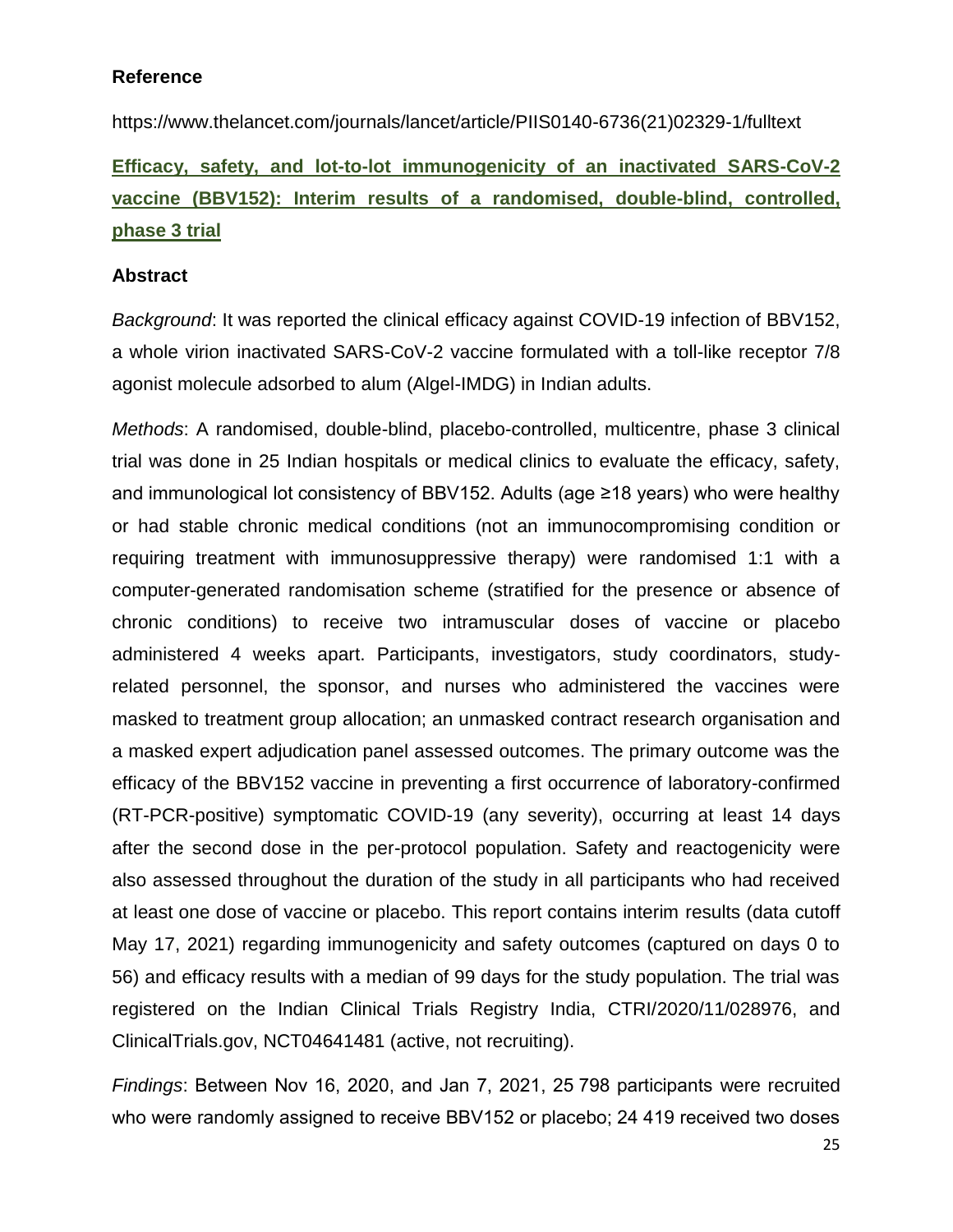of BBV152 (n=12 221) or placebo (n=12 198). Efficacy analysis was dependent on having 130 cases of symptomatic COVID-19, which occurred when 16 973 initially seronegative participants had at least 14 days follow-up after the second dose. 24 (0·3%) cases occurred among 8471 vaccine recipients and 106 (1·2%) among 8502 placebo recipients, giving an overall estimated vaccine efficacy of 77·8% (95% CI 65·2– 86·4). In the safety population (n=25 753), 5959 adverse events occurred in 3194 participants. BBV152 was well tolerated; the same proportion of participants reported adverse events in the vaccine group (1597 [12·4%] of 12 879) and placebo group (1597 [12·4%] of 12 874), with no clinically significant differences in the distributions of solicited, unsolicited, or serious adverse events between the groups, and no cases of anaphylaxis or vaccine-related deaths.

*Interpretation*: BBV152 was highly efficacious against laboratory-confirmed symptomatic COVID-19 disease in adults. Vaccination was well tolerated with no safety concerns raised in this interim analysis.

### **Reference**

https://www.thelancet.com/journals/lancet/article/PIIS0140-6736(21)02000-6/fulltext

### **Exposing structural variations in SARS-CoV-2 evolution**

#### **Abstract**

The mutation of SARS-CoV-2 influences viral function as residue replacements affect both physiochemical properties and folding conformations. Although a large amount of data on SARS-CoV-2 is available, the investigation of how viral functions change in response to mutations is hampered by a lack of effective structural analysis. Here, we exploit the advances of protein structure fingerprint technology to study the folding conformational changes induced by mutations. With integration of both protein sequences and folding conformations, the structures are aligned for SARS-CoV to SARS-CoV-2, including Alpha variant (lineage B.1.1.7) and Delta variant (lineage B.1.617.2). The results showed that the virus evolution with change in mutational positions and physicochemical properties increased the affinity between spike protein and ACE2, which plays a critical role in coronavirus entry into human cells. Additionally, these structural variations impact vaccine effectiveness and drug function over the course of SARS-CoV-2 evolution. The analysis of structural variations revealed how the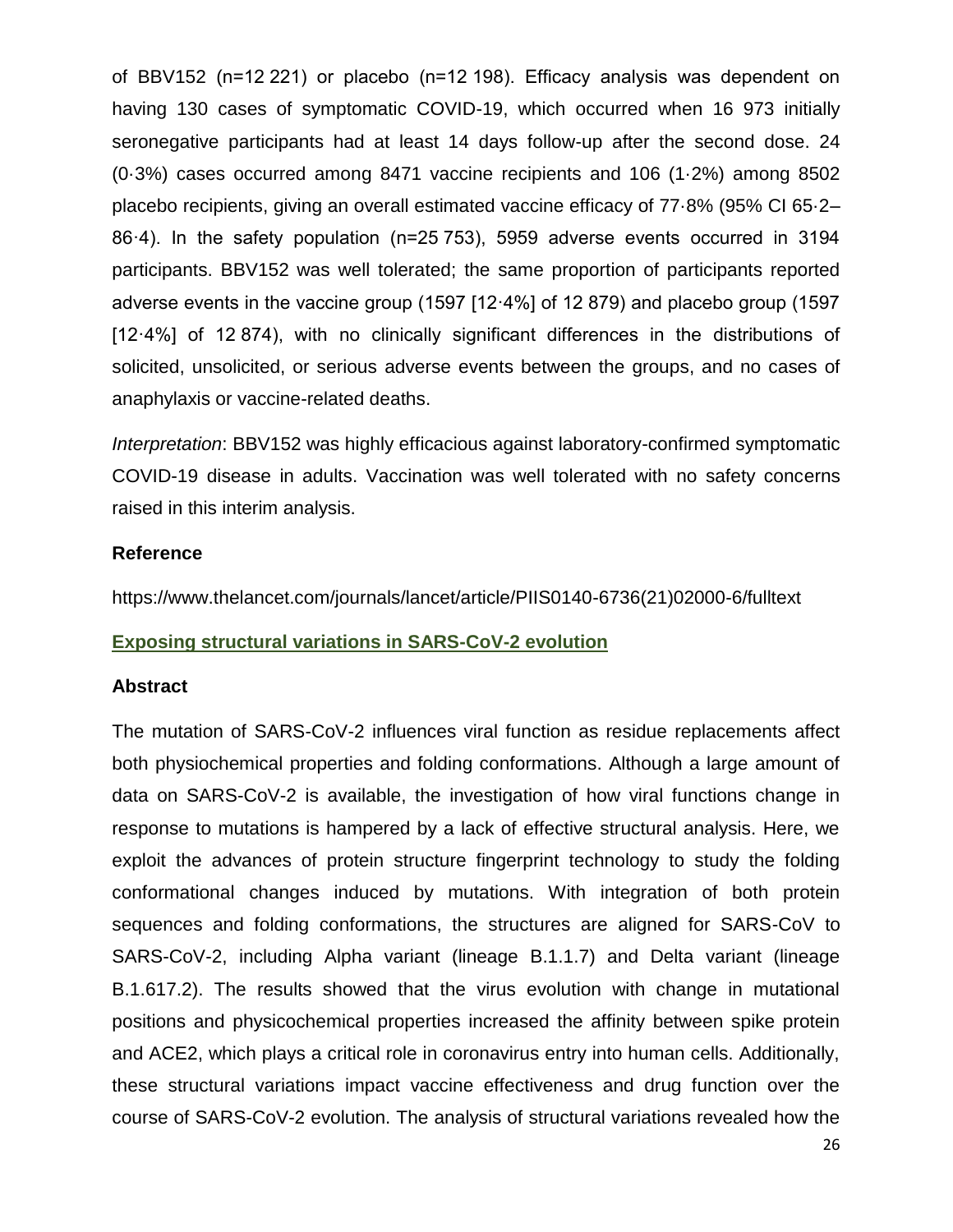coronavirus has gradually evolved in both structure and function and how the SARS-CoV-2 variants have contributed to more severe acute disease worldwide.

## **Reference**

https://www.nature.com/articles/s41598-021-01650-3

## **A rapid simple point-of-care assay for the detection of SARS-CoV-2 neutralizing antibodies**

## **Abstract**

*Background*: Neutralizing antibodies (NAbs) prevent pathogens from infecting host cells. Detection of SARS-CoV-2 NAbs is critical to evaluate herd immunity and monitor vaccine efficacy against SARS-CoV-2, the virus that causes COVID-19. All currently available NAb tests are lab-based and time-intensive.

*Method*: A10 min cellulose pull-down test was developed to detect NAbs against SARS-CoV-2 from human plasma. The test evaluates the ability of antibodies to disrupt ACE2 receptor—RBD complex formation. The simple, portable, and rapid testing process relies on two key technologies: (i) the vertical-flow paper-based assay format and (ii) the rapid interaction of cellulose binding domain to cellulose paper.

*Results*: Here the construction of a cellulose-based vertical-flow test was shown. The developed test gives above 80% sensitivity and specificity and up to 93% accuracy as compared to two current lab-based methods using COVID-19 convalescent plasma.

*Conclusions*: A rapid 10 min cellulose based test has been developed for detection of NAb against SARS-CoV-2. The test demonstrates comparable performance to the labbased tests and can be used at Point-of-Care. Importantly, the approach used for this test can be easily extended to test RBD variants or to evaluate NAbs against other pathogens.

## **Reference**

https://www.nature.com/articles/s43856-021-00045-9